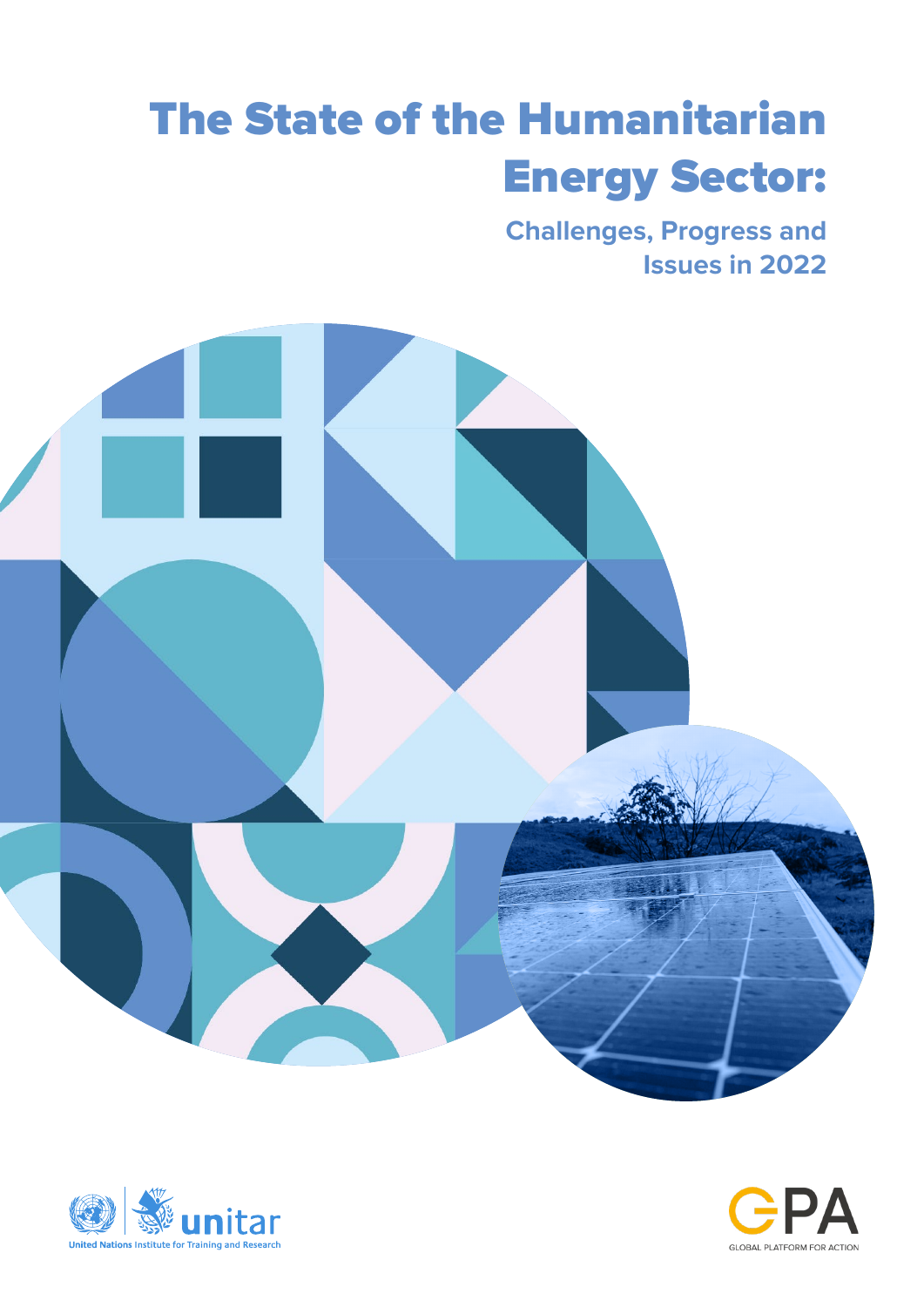Published by the United Nations Institute for Training and Research (UNITAR).

Lead Authors: Dr Sarah Rosenberg-Jansen and Dr Hajar Al-Kaddo. Contributing authors: Joelle Hangi, Thomas Fohgrub, Elif Demir, Owen Grafham, Eva Mach, Luc Severi, Mark Gibson, Mattia Vianello, Laura Clarke, Cathleen Seeger, Aimee Jenks, Lama Gharaibeh, Cecilia Ragazzi, Iwona Bisaga, Jonathan Archimi, Philip Sandwell, Stephen Gitonga, David Kinzuzi, Arielle Ben-Hur, Vahid Jahangiri, Surabhi Rajagopal, Ziad Ayad, and Sadiq Zafrullah.

Citation: GPA (2022) The State of the Humanitarian Energy Sector: Challenges, Progress and Issues in 2022. Global Platform for Action on Sustainable Energy in Displacement Settings. UNITAR Publishing. Geneva, Switzerland.

Material in this publication may be freely quoted, but acknowledgment is required.

The unauthorized reproduction and commercial use are not permitted.

© UNITAR 2022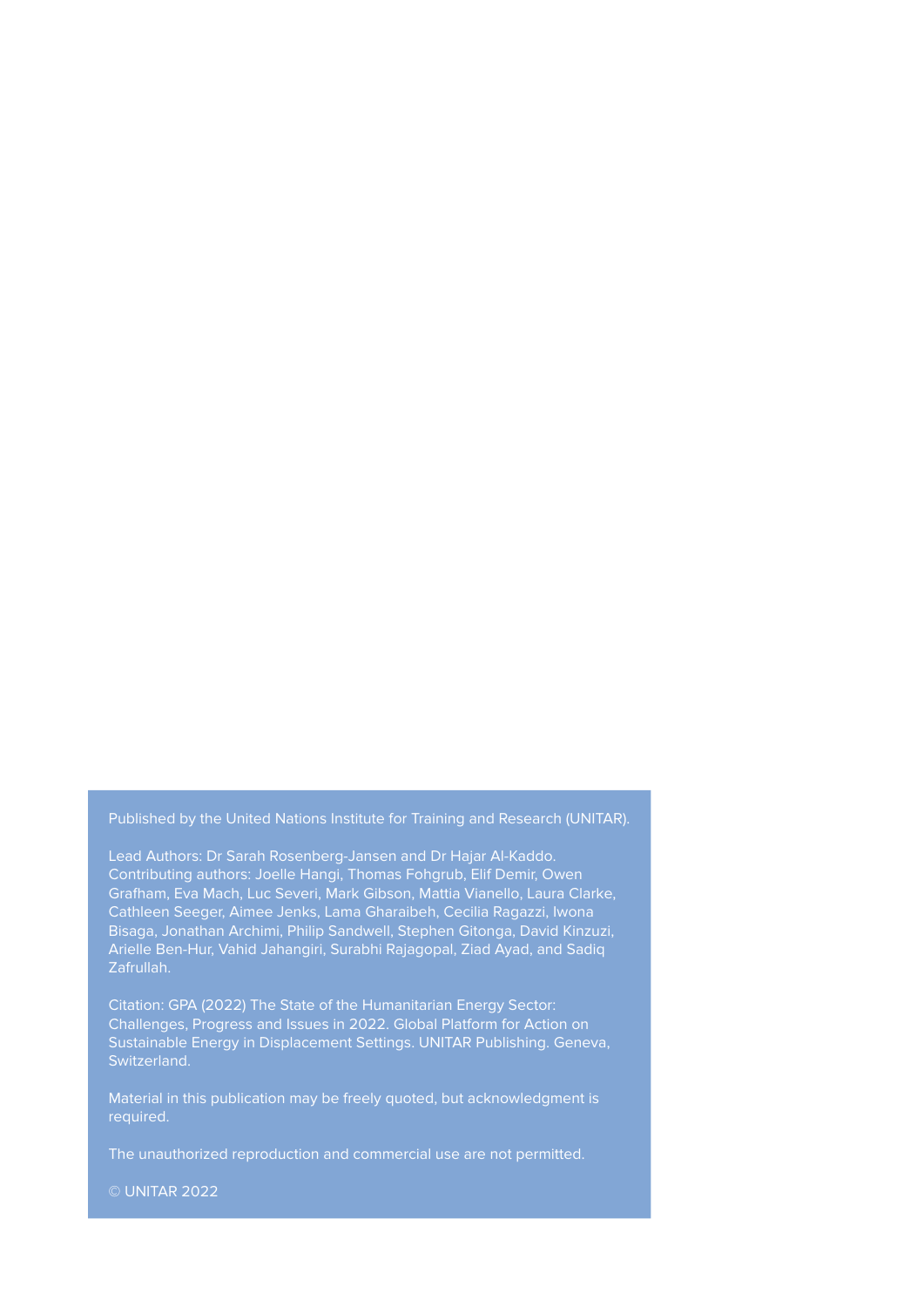**The Global Platform for Action on Sustainable Energy in Displacement Settings (GPA) is the global initiative to promote actions that enable sustainable energy access and use in displacement settings, as laid out in the Global Plan of Action Framework and hosted by the [United Nations Institute for Training and](https://www.unitar.org/sustainable-development-goals/peace)  [Research \(UNITAR\).](https://www.unitar.org/sustainable-development-goals/peace)** 

**The GPA strives to remove barriers to energy access in humanitarian settings by providing a collaborative agenda for energy, development, and humanitarian partners to deliver concrete actions of Sustainable Development Goal 7 (SDG 7) for displacement contexts. It promotes and contributes to the humanitarian sector's transition to renewable energy, which will reduce health impacts and environmental damage, increase efficiency and reduce costs and carbon emissions, with the aim of supporting all displaced people in accessing sustainable energy.** 

**This report has been produced by the GPA Coordination Unit with inputs from the GPA Steering Group, and partners including UNITAR, [UNHCR,](https://www.unhcr.org/energy.html) [International](https://www.iom.int/)  [Organization for Migration](https://www.iom.int/), [GIZ](https://www.giz.de/en/html/index.html), [World Food Programme](https://www.wfp.org/), [Food and Agriculture](http://www.fao.org/home/en/)  [Organization,](http://www.fao.org/home/en/) [Chatham House,](https://www.chathamhouse.org/) [Practical Action](http://www.practicalaction.org/), [UNEP](https://www.unep.org/), [UNDP,](http://www.undp.org/) [Clean Cooking](https://www.cleancookingalliance.org/)  [Alliance](https://www.cleancookingalliance.org/), [Mercy Corps,](http://www.mercycorps.org/) [Sustainable Energy for All,](https://www.seforall.org/) [SNV,](https://snv.org/) [Lifeline Fund,](https://lifelinefund.org/) [NORCAP,](https://www.nrc.no/expert-deployment/what-we-do/clean-energy/) [SELCO Foundation,](https://selcofoundation.org/) and [MECS.](https://mecs.org.uk/) The views contained in this report do not necessarily reflect those of all GPA Member institutions.** 

**[www.humanitarianenergy.org](https://www.humanitarianenergy.org/)**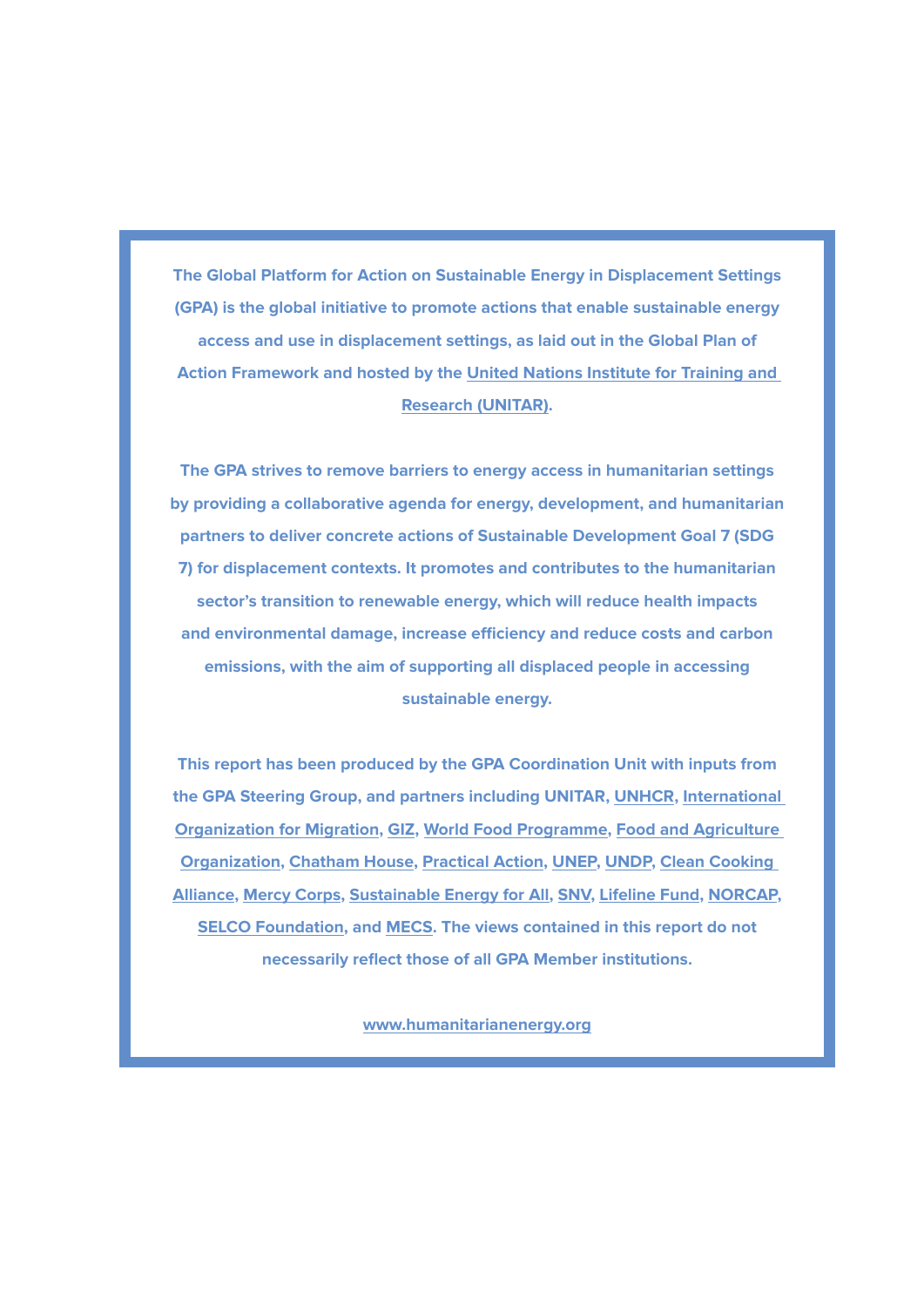### Foreword

Climate change is a human and protection crisis. The impacts of a warming world are already being felt globally but are particularly devastating in regions like the Sahel, the Middle East, and South Asia. The interplay between climate change, environmental degradation, and lack of energy access are already leading to growing inequalities, conflict and persecution, and poverty. Climate action and the delivery of sustainable energy solutions are now urgently needed to reduce the negative impacts on the most vulnerable populations, including people already displaced, and the communities who host them.

Worldwide there are now an estimated over 102 million forcibly displaced people of concern to the UN High Commissioner for Refugees (UNHCR). The scale of displacement is shocking, with this figure doubling in less than a decade and not yet reflecting the impact from the Ukraine crisis. Increasing displacement is likely to continue, aggravated by the triple threats of conflict, COVID-19, and climate change.

About 90% of refugees under UNHCR's mandate and 70% of internally displaced people are from countries highly vulnerable to climate shocks. Protection risks, such as violence against women and girls collecting firewood, are driven up when access to energy, including clean cooking, are unavailable. Displaced people also face literal darkness: the vast majority of the world's refugees live without access to electricity and all the essential services it provides. Everyone needs energy for cooking, connectivity, heating, cooling, and communication. Clean cooking and sustainable electricity provide the opportunity for prosperous, dignified, and healthy lives.

Sustainable Energy for All (SEforALL) works to ensure a clean energy transition that leaves no one behind. Through partnerships and targeted action, we can achieve Sustainable Development Goal (SDG) 7: delivering clean, affordable energy for all, as well as achieving net zero greenhouse gas emissions by 2050. SEforALL is committed to bringing the humanitarian and energy sectors together, promoting a just and inclusive energy transition that includes populations vulnerable to humanitarian and climate crises. Renewable energy technologies offer a route to build back better, and greener, after the shocks of the COVID-19



**Andrew Harper, Special Advisor to the High Commissioner for Refugees on Climate Action, UNHCR**





**Damilola Ogunbiyi, CEO and Special Representative of the UN Secretary-General for Sustainable Energy for All and Co-Chair of UN-Energy**

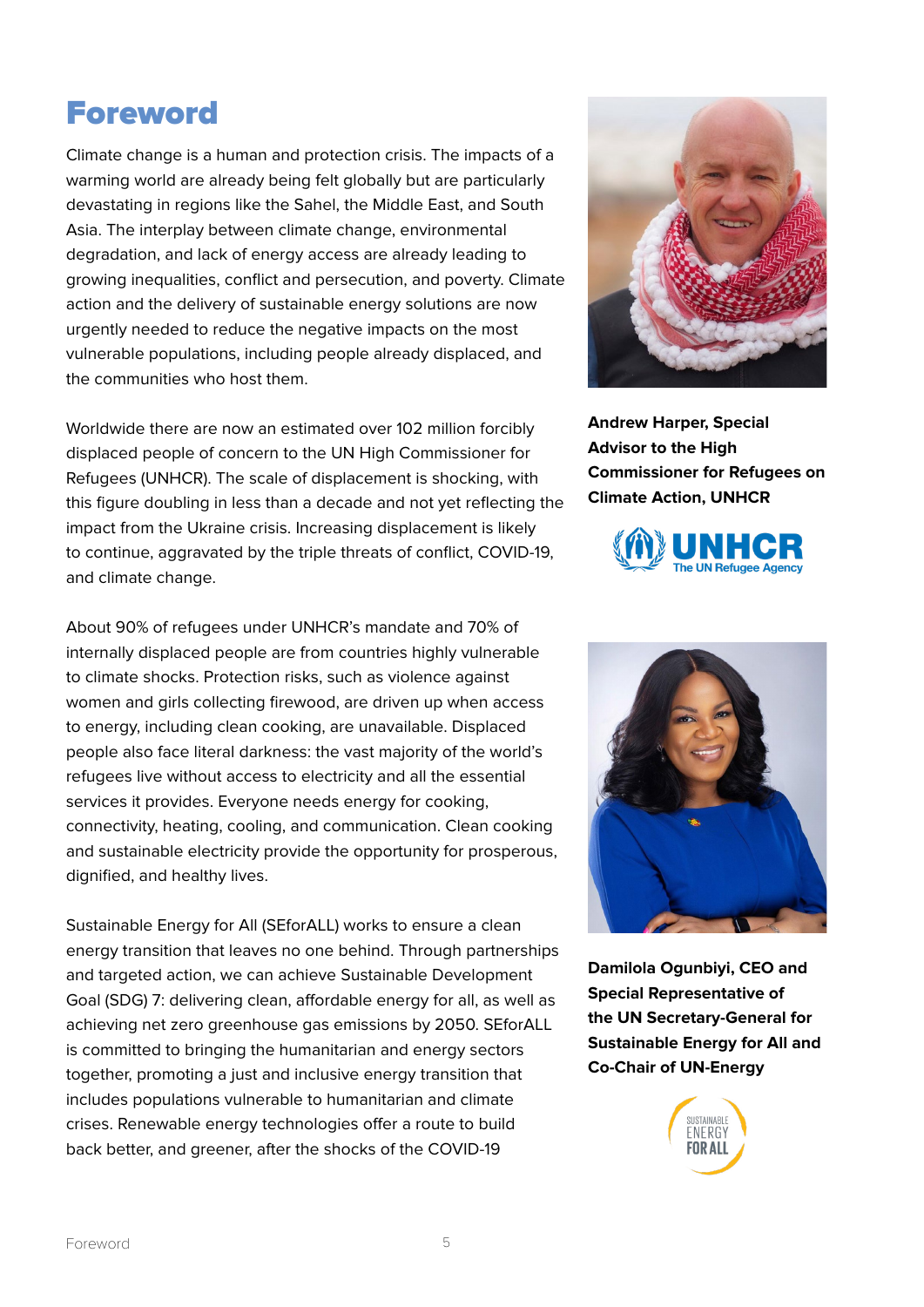pandemic and multiple humanitarian conflicts. Actors from across the energy, humanitarian and development sectors can drive progressive change: joining forces to deliver sustainable access and improve the lives of displaced people.

As co-founders of the Global Platform for Action on Sustainable Energy in Displacement Settings (GPA), UNHCR and SEforALL are determined to leave no displaced person behind in the global energy transition and to facilitate the comprehensive inclusion of displaced people in global climate and energy issues. Whether it be the current crisis in Ukraine, or conflicts in the Sahel, Syria, Afghanistan or Myanmar, the importance of emergency planning and preparedness is apparent, demonstrating the need to prepare for green operations at the start of emergencies. In protracted situations, which often last for decades, sustainable energy can offer a lifeline and chance to support self-reliant communities.

Local entrepreneurship and rapid advances in renewable energy technologies offer durable and viable solutions in displacement settings. Investments in energy data and capacity building can support the delivery of new sustainable energy projects. And innovative financing can reduce energy costs in the short-term and the long-term. The creation of livelihoods and green jobs offer income and economic opportunities for displaced people and host communities. Renewable and hybrid energy solutions can also support the decarbonization of the necessary electricity infrastructure in these settings and, combined with energy efficiency measures, they can offer an opportunity to invest savings from energy to other important life-saving activities.

There are many opportunities for collective action on sustainable energy: working together can

offer significant benefits for displaced people, offering new solutions and rapid progress to address conflict, COVID-19, and climate crises. As we move forward to address these challenges, we must see greater collaboration between humanitarian organisations, host governments, development organisations, and energy expert partners. Achieving real change will require all actors to work with displaced people as partners, rather than beneficiaries, to support the delivery of an inclusive and sustainable energy transition that leaves no one behind.

Finally, delivering sustainable energy and mitigating the impacts of climate change will require substantial investment from donors and partners, especially from the private sector. As this State of the Humanitarian Energy Sector report highlights, progress on policy and coordination is already underway: this is a real moment for bold reforms and commitments from across a range of partners. But to systematically improve the lives of displaced people and green humanitarian operations, much more change is needed. Words without action will not reduce emissions or provide the energy that displaced people need and deserve.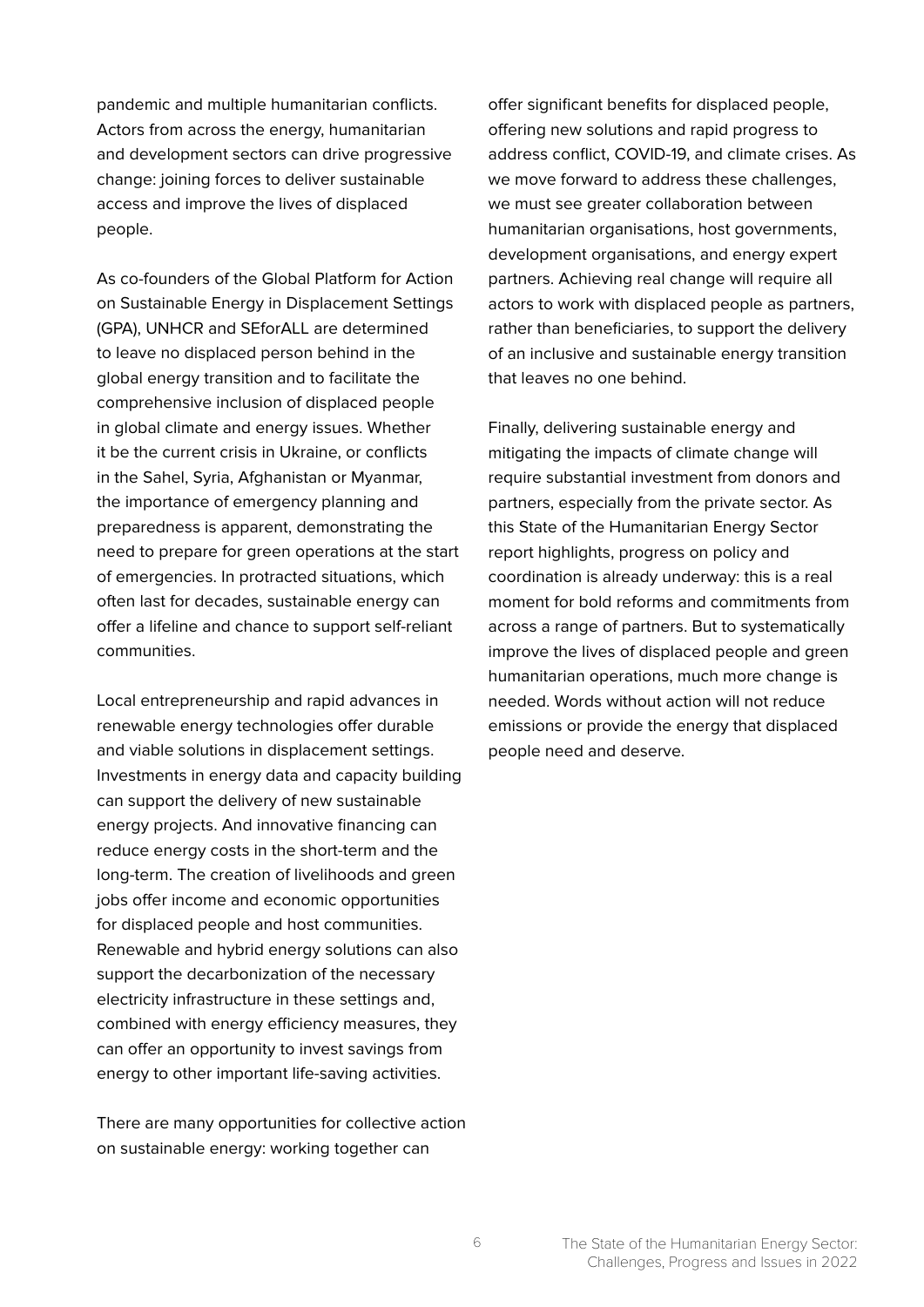## Executive Summary

In 2022 there are over 102 million people [forcibly displaced](https://reporting.unhcr.org/globalappeal2022/) from their homes: over 21.7 million people forced over borders as refugees, 52.1 million people internally displaced within their countries, 4.7 million asylum seekers, 4.7 million returnees, 4.6 million stateless people, and another 14.4 million persons of concern. The Russia–Ukraine crisis which started in February 2022 drives these figures up daily. In protracted and emergency situations, the vast majority of displaced people do not have access to clean cooking solutions and are not able to access modern electricity to meet their needs.

This report provides an analysis of the humanitarian energy sector in 2022: describing the state of play in energy access, governance, policy, financing, delivery, and evidence on energy in situations of displacement. The analysis and description covers energy issues in humanitarian situations: drawing on interviews with practitioners, experts on energy in displacement contexts and entrepreneurs, results from key implementation programmes and case studies, data assessments, progress on key topics, and expert recommendations for future programming and policymaking. The report highlights the core issues needed to deliver [Sustainable Development Goal \(SDG\)](https://sdgs.un.org/goals/goal7)  [7](https://sdgs.un.org/goals/goal7) on energy in displacement contexts.

#### **Voices of Refugees and Displaced People: Energy is Essential**  [Energy access is essential in humanitarian settings:](https://www.humanitarianenergy.org/) refugees,

displaced people, and host communities need electricity for their homes and businesses, to power their community spaces and water, sanitation and hygiene facilities, and to support humanitarian institutions. [Modern energy](https://sdg-tracker.org/energy) supply includes clean cooking solutions and electricity access, and supports communities in moving beyond the use of traditional and biomass sources of energy. Life without modern energy is radically constrained and displaced people face protection and health issues without access to electricity and clean cooking sources. Without access to energy, displaced people cannot work or study at night, they do not have electricity for their livelihoods, and they are unable to move around safely after dark. Self-reliance and livelihood opportunities are limited without access to modern energy resources, and progress towards global climate goals will not be made without renewable solutions for energy needs.

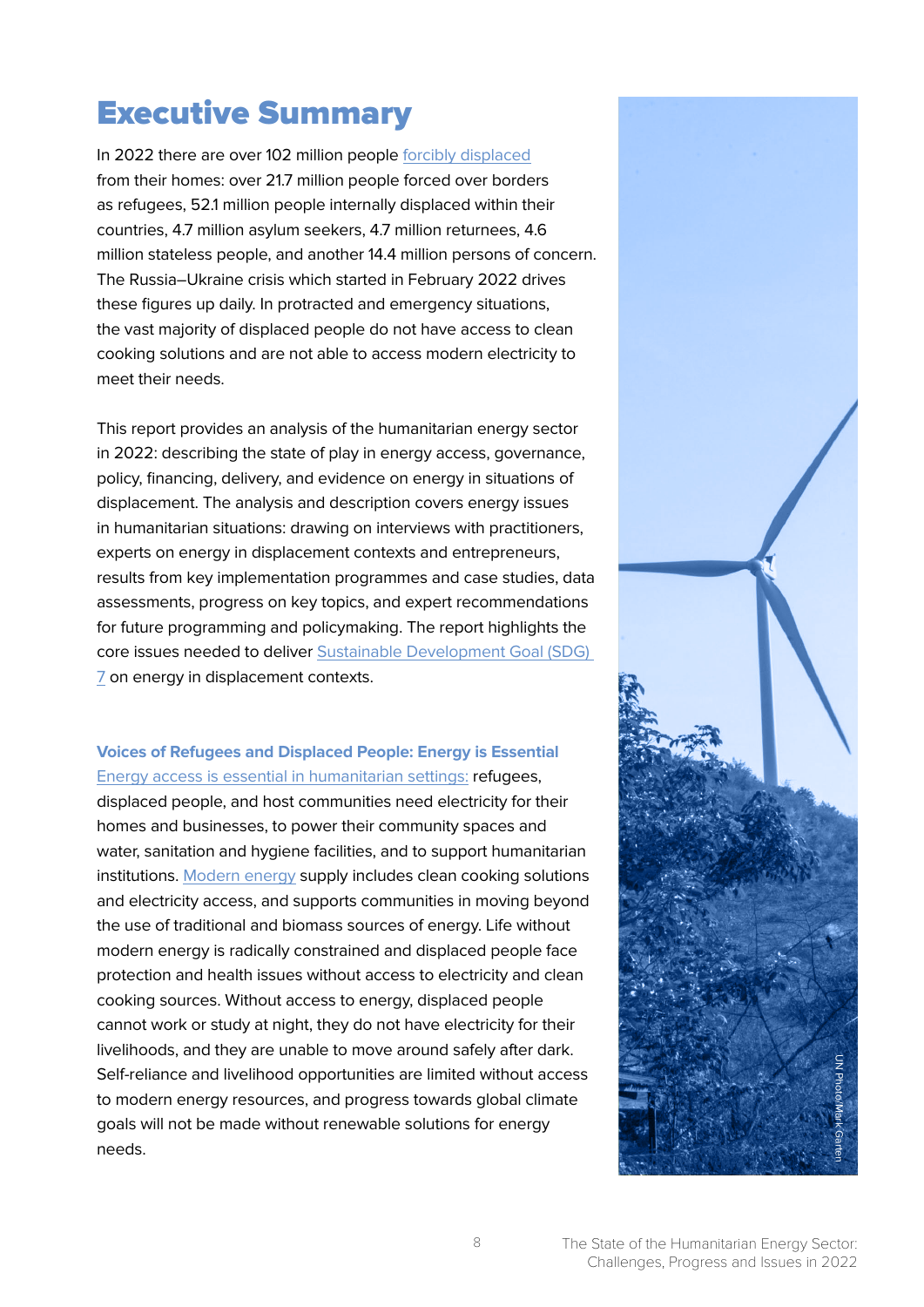Chapter 1 provides an overview of energy access issues in humanitarian settings, including hearing from refugees and displaced people directly on their energy needs. A short overview of technologies and spaces of access is provided, alongside a description of humanitarian contexts and the challenges of providing energy within UN institutions. COVID-19 has hit the humanitarian energy sector hard: energy needs have increased at a time when resources within the humanitarian system are stretched thin and have been redirected to pandemic response. Refugees and internally displaced people (IDPs) have seen their freedom of movement restricted by lockdowns and the financial impacts of the COVID-19 pandemic on displaced livelihoods has been severe. At the same time, energy access and connectivity have supported remote working by humanitarians, and in some spaces online working has enabled displaced people to connect into discussions that they may not have been able to join physically. The importance of a stable wi-fi connection, reliable electricity access, and ability to cook at home has been essential in keeping people worldwide physically and mentally healthy during the COVID-19 crisis. The same needs are present in refugee camps and displaced locations: a fact that is now being recognised internationally and by [UN agencies and their partners](https://www.humanitarianenergy.org/thematic-working-areas/clean-energy-challenge/) who support the provision of energy in humanitarian settings. Despite this glimmer of hope, currently, the need for energy in displacement contexts remains considerable and many refugees and internally displaced people still live in the dark.

#### **Governance and Coordination**

While the emergence of energy for displacement as a specific sector has been a relatively recent development, there has always been programming within refugee camps and IDP settings to provide basic firewood and cooking solutions. Similarly, power has always been needed by humanitarian operations: largely this has been supplied in remote locations by diesel generators. Over the past ten years, the humanitarian energy sector has expanded considerably: traditional and innovative partnerships have developed, and specialist staff numbers have grown. There is still much to do, but the issue of the energy needs of displaced people is now firmly on the agenda.

Chapter 2 outlines the types of institutions and organisations working on humanitarian energy in the world today. Some progress within global forums is evident: for example, energy is included in some humanitarian policies, and displacement situations are included in relevant energy strategies. To some extent, there is also progress at the strategic level within humanitarian partners. Some organisations have introduced internal policies and strategies to work on energy and reduce their own environmental footprint. Resourcing within the sector has grown from just a few energy technical staffing positions in 2010 to over 200 energy professionals working in humanitarian agencies and partners. Despite this progress, there is still a desperate shortage of technical staff, with an estimated 2,000 to 5,000 energy staff needed for the sector. Governance within humanitarian energy is a complex topic, with many competing priorities and actors. The Global Platform for Action on Sustainable Energy in Displacement Settings (GPA) has led coordination, advocacy, and analytical learning within the sector: bringing together actors from across the humanitarian–development nexus to drive progressive change on energy access. Collective action and alternative leadership, working beyond traditional humanitarian structures, has enabled rapid policy progress. Investing in technical capacities and coordination will enable partners to build on this progress to ensure sustainable energy is available for all displaced people.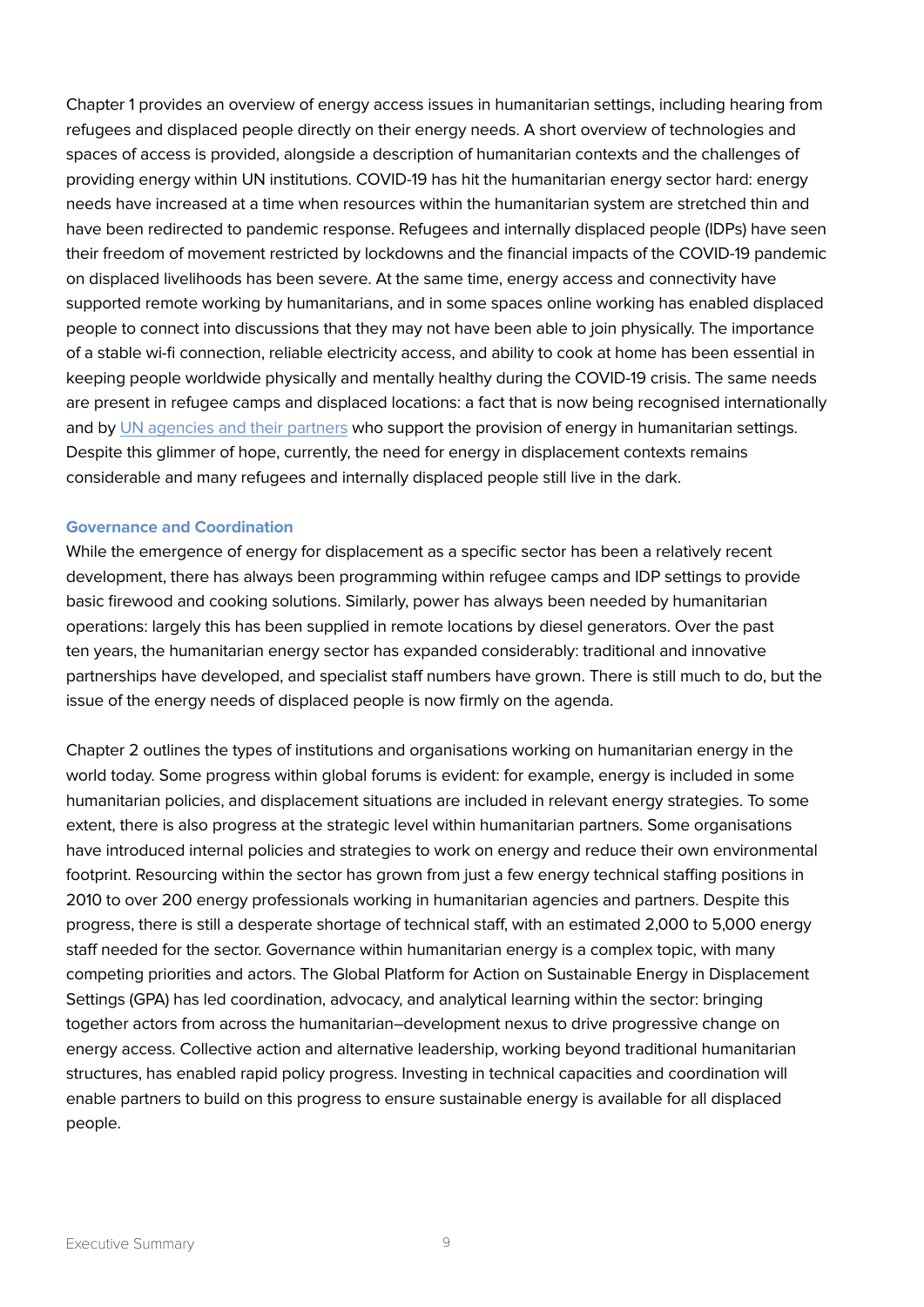#### **Key messages**

A number of key messages have emerged from this report:

- The vast majority of the world's displaced people do not have access to affordable, reliable, sustainable and modern sources of energy: an estimated 94% of displaced people in camps do not have access to electricity and 81% rely on firewood and charcoal for cooking.
- Millions of displaced people live in the dark, surrounded by smoke and pollution, unable to access basic electricity services or sustainable cooking solutions.
- The total energy and environmental investment funding requirements listed in current humanitarian response plans, covering 28% of global refugee populations, was estimated at US\$300 million for 2021. Scaling this to all refugee populations would have cost over US\$1 billion for 2021. To cover all refugee energy needs globally between 2022 and 2030 would require over US\$10 billion.
- Without substantial investment and decisive political action, Sustainable Development Goal 7 is highly unlikely to be achieved in displacement contexts by 2030.

#### Action is needed on:

- **• Governance and Coordination:** Alternative partnerships that collaborate beyond the traditional humanitarian mechanisms are required to deliver energy access. While investment is required to increase clean energy deployment, dedicated support is also critically needed for coordination and advocacy for policy change and increased resources.
- **• Policy and Access to Clean Energy:** While there has been some progress on policy at the global level, national and local progress on delivering access to sustainable energy and transitioning to cleaner energy sources in infrastructure is still highly limited.
- **• Funding and Financing:** Alternative forms of institutional funding are needed to finance the supply of sustainable and renewable energy in displacement contexts. Innovative financing mechanisms and collaboration with the private sector can enable new ways of working, but institutional changes within agencies and collaboration with local markets are necessary to support such progress.
- **• Delivery and Technical Capacity:** There is a critical deficit for funding of staffing and expert technical capacity within the sector. Urgent resources are needed at the local, national and global levels to ensure low-carbon energy delivery is possible. There are many complex delivery models and implementation mechanisms which require new research to facilitate more effective implementation.
- **• Evidence and Data:** There is limited reliable data within the sector that could guide larger-scale programming. Practical progress and systematic reform of humanitarian energy cannot take place without high-quality data. Inclusive and targeted research is necessary to work with displaced communities and their hosts and generate evidence to inform systemic change.
- **• Climate Action and Decarbonisation:** The humanitarian sector contributes to greenhouse gas emissions, much of which is driven by the use of fossil fuels. To reduce its contribution to the global climate crisis, the humanitarian sector must invest in renewable and low-carbon sources of energy.
- **• Practical Tools and Inclusive Action:** Practical solutions and expert energy partners are available to support the humanitarian sector in delivering sustainable energy access and decarbonising energy infrastructure. Progressive action must be inclusive, working with displaced people at every stage of response: facilitating jobs and livelihoods for refugees, internally displaced people, migrants and host communities.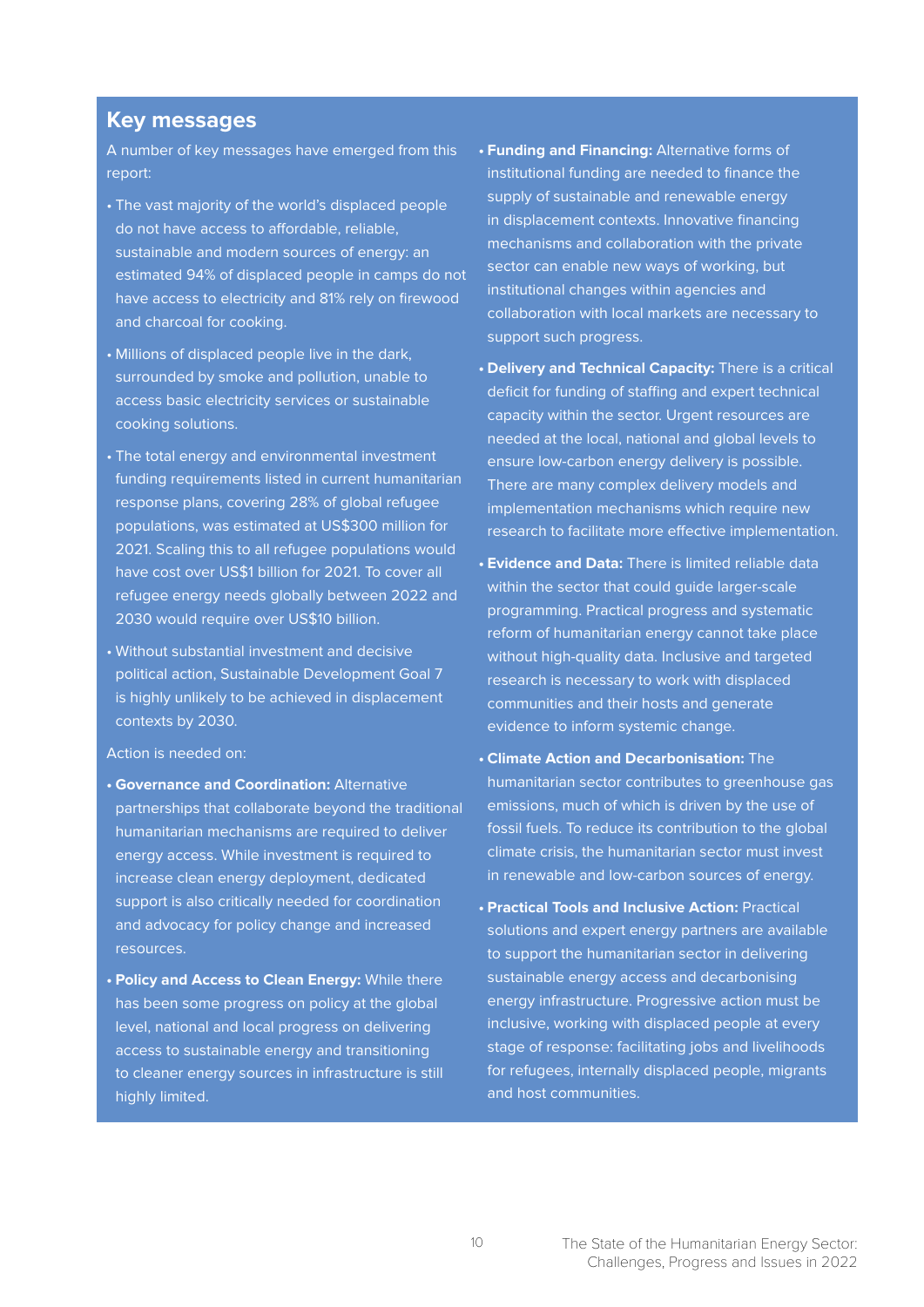#### **Policy Action and Collective Targets for Delivering Sustainable Development Goal 7**

Sustainable Development Goal 7, to ensure access to affordable, reliable, sustainable and modern energy for all, offers a framework for reaching global and national energy-related targets. However, ensuring energy access for displaced people is challenging within many national contexts. This is especially true in developing countries where nationwide energy availability, access and affordability remain obstacles. Within competing national and local priorities, energy access for displaced people often receives limited attention and in many cases is entirely omitted from national planning and policies. At the global level, progress has been made to ensure humanitarian energy issues are embedded within institutional decision-making processes and global energy strategies.

Chapter 3 offers an overview of the global, national and sectoral policies supporting action to increase clean energy deployment in displacement settings. Substantive progress on policies has been made within humanitarian organisations and on sectoral issues. However, the integration of energy needs into national government planning is still slow. Practical progress on delivering energy access for displaced people is glacial and measurement of progress remains challenging. Still in 2022, we do not know how many people have access to what types of energy, nor is there a clear figure on the progress towards SDG 7. Our analysis suggests that the vast majority of displaced people do not have access to affordable, reliable, sustainable and modern energy, and that SDG 7 targets will not be met by 2030 in displacement situations. This chapter also recommends a series of targets for the humanitarian energy sector: in the short term, humanitarian agencies and their partners should ensure basic energy access for households, displaced enterprises and community facilities before 2030. In the longer term, more ambitious targets on renewable and sustainable solutions are required to meet international climate goals.

Energy access is critically important in humanitarian settings, as refugees and displaced people need electricity to power their homes and businesses, their community spaces, facilities such as water, sanitation and hygiene (WASH), and their supporting humanitarian institutions. The vast majority of refugees and displaced people have almost no access to sustainable energy solutions. Life without modern energy is radically constrained, limiting the quality of life of displaced people. Progress towards global climate goals will not be made without renewable solutions for energy needs in contexts of displacement.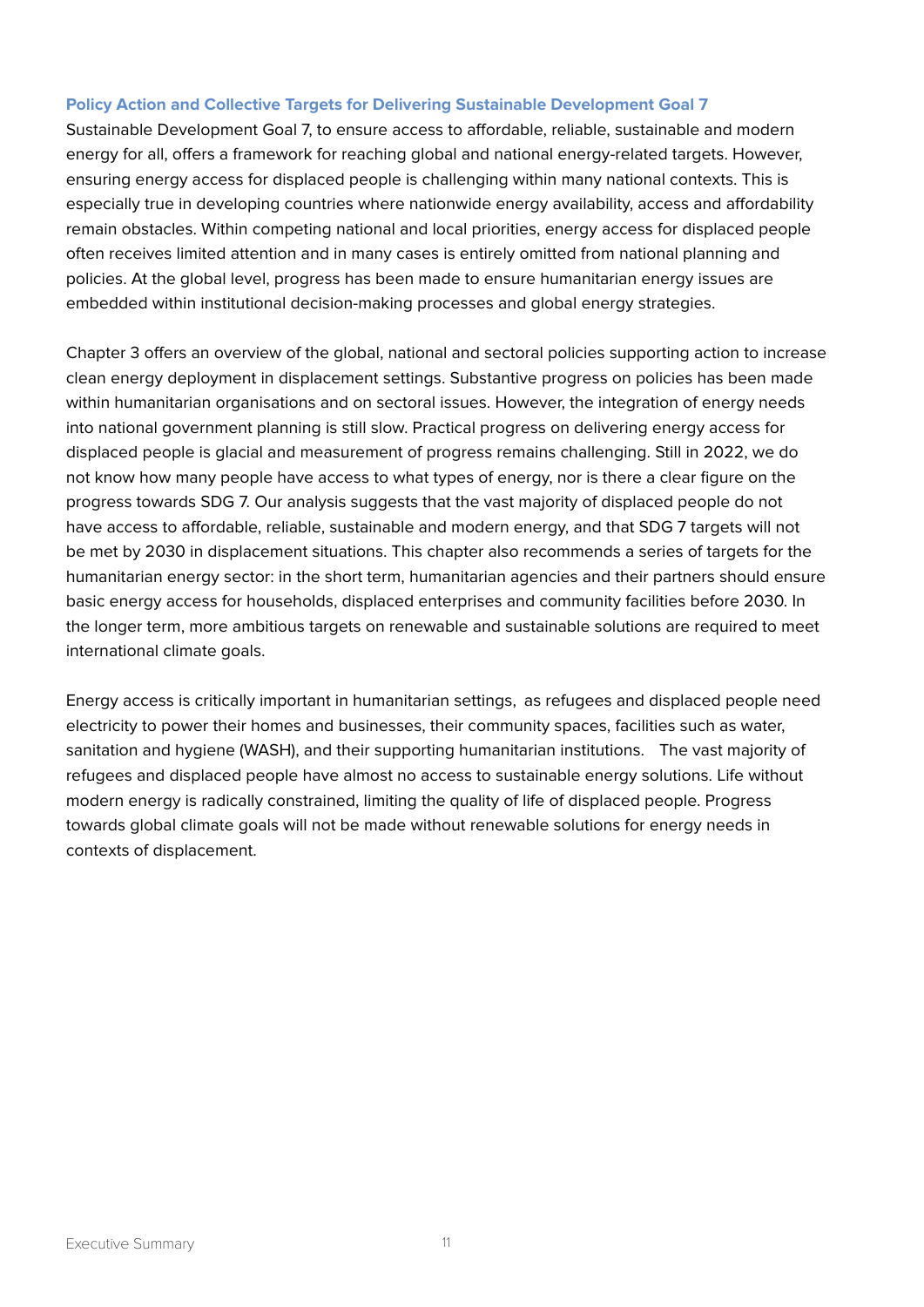| <b>Focus area</b>                                       | <b>Status</b>                       | <b>Progress in Humanitarian Energy 2012-2022</b>                                                                                                                                                                                                                                                                                                                          |
|---------------------------------------------------------|-------------------------------------|---------------------------------------------------------------------------------------------------------------------------------------------------------------------------------------------------------------------------------------------------------------------------------------------------------------------------------------------------------------------------|
| <b>Access to</b><br><b>Sustainable</b><br><b>Energy</b> | Overall<br>Reduction in<br>Progress | • While a substantial number of sustainable energy access<br>programmes have developed in recent years, these have not been<br>enough to match the rising rate of displacement globally.                                                                                                                                                                                  |
|                                                         |                                     | • 94% of displaced people in camps do not have access to electricity<br>and 81% rely on firewood and charcoal for cooking.                                                                                                                                                                                                                                                |
|                                                         |                                     | • There are now more displaced people than ever before and we<br>estimate that overall there has been a reduction in energy access<br>rates, with millions of displaced people currently living without<br>energy access.                                                                                                                                                 |
|                                                         |                                     | • As very limited measurement is currently happening, estimating<br>the overall level of access is challenging. However, given rising fuel<br>costs, the impact of COVID-19, increasing energy access needs,<br>and the rising numbers of displaced people, it is likely that overall<br>energy access rates within displaced populations are declining in<br>real terms. |
| <b>Sufficiency of</b><br><b>Access</b>                  | No Progress                         | • Levels of access are still very low and there are limited resources<br>within the system to raise ambitions to provide more electricity and<br>cleaner cooking solutions.                                                                                                                                                                                               |
|                                                         |                                     | • Fuel for cooking is provided in some locations. Solar lanterns are<br>often part of non-food distribution packages and therefore widely<br>distributed, but challenges with recycling and disposal of electronic<br>waste remain. These technologies only offer basic lighting and<br>minimal cooking.                                                                  |
|                                                         |                                     | • Tier 2 for household electricity access is still the minimum standard<br>and 'clean' access to cooking is often not defined.                                                                                                                                                                                                                                            |
|                                                         |                                     | · Within community facilities, spaces are often unelectrified or do<br>not have sufficient power. Within institutions, access is usually<br>sufficient but still relies on diesel and other fossil fuel sources.                                                                                                                                                          |
|                                                         |                                     | • As a result, no progress has been made in terms of the<br>humanitarian system in raising levels of sufficient access to energy.                                                                                                                                                                                                                                         |
| <b>Reliability</b>                                      | Limited<br>Progress                 | • At the household level, displaced people have been supported<br>in some settings to access solar home systems or mini-grid<br>connections, which can increase the reliability of their connections.<br>For community spaces and businesses in displaced settings, there<br>are cases of sustainable technologies providing more reliable<br>access.                     |
|                                                         |                                     | • The reliability of energy access at the institutional level is a very<br>mixed picture. In some locations, projects have supplied mini-grid<br>and back-up systems which can reduce problems of variability and<br>broken systems.                                                                                                                                      |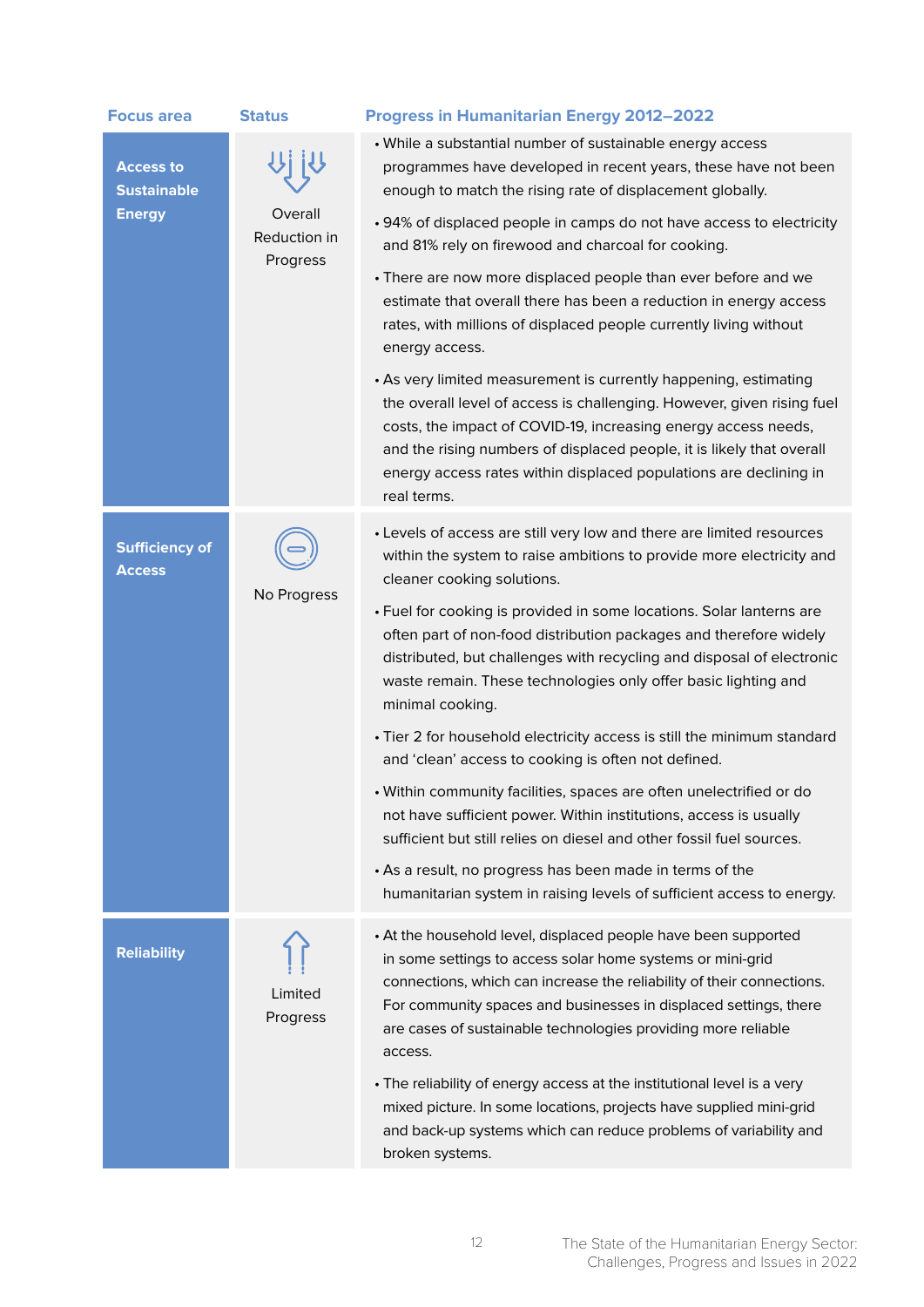|                                                                            |                                    | • Therefore, it is estimated that some limited progress has been made<br>in terms of the reliability of access within humanitarian contexts.                                                                                                                                                                                                                                                                                                                                                                                                                                                                                                                                                                                                                                                                                                                                                                                                                |
|----------------------------------------------------------------------------|------------------------------------|-------------------------------------------------------------------------------------------------------------------------------------------------------------------------------------------------------------------------------------------------------------------------------------------------------------------------------------------------------------------------------------------------------------------------------------------------------------------------------------------------------------------------------------------------------------------------------------------------------------------------------------------------------------------------------------------------------------------------------------------------------------------------------------------------------------------------------------------------------------------------------------------------------------------------------------------------------------|
| <b>Affordability</b>                                                       | <u>비행</u><br><b>Mixed Progress</b> | • Some projects actively support the reduction of energy costs<br>through provision of solar and renewable solutions, which can<br>reduce fuel costs. A few household projects have also made<br>sustainable sources of energy affordable for displaced people.<br>• However, many communities are not served by such projects.<br>In these locations, refugees and internally displaced people are<br>forced to secure and pay for their own energy. These costs place a<br>significant burden on displaced communities.<br>• Therefore, mixed progress has been made on the affordability of<br>energy access.                                                                                                                                                                                                                                                                                                                                            |
| <b>Sustainability</b>                                                      | Limited<br>Progress                | • There has been some progress on the sustainability of<br>technologies, using low-carbon and renewable sources of energy.<br>New global policies and strategies have committed to provide<br>sustainable energy and to move beyond traditional and fossil fuel<br>sources.<br>• Environmental sustainability is increasingly considered by<br>programmes and decarbonising energy infrastructure receives a<br>lot of attention from agencies and donors.<br>• Energy efficiency is recognised as an important topic but is still<br>underutilised.<br>• However, in terms of the financial and long-term sustainability<br>of programming, little progress has been made to reduce free<br>distribution of energy items in protracted situations, and practical<br>examples of alternative delivery models are not yet delivering at<br>scale.<br>• Therefore, there is limited progress on the sustainability of<br>programming in humanitarian systems. |
| <b>Accountability</b><br>of Institutions<br>for Energy<br><b>Provision</b> | $\frac{1}{2}$<br>Improvement       | • Since 2018, many institutions have committed to providing energy<br>access for refugees and displaced people. The UN Refugee<br>Agency (UNHCR) and the International Organization for Migration<br>(IOM) have created strategic plans and suggested measurable<br>targets to achieve SDG 7 for displaced people.<br>• Such commitments enable progress to be tracked and institutional<br>accountability to be facilitated within the sector.<br>• However, it should be noted that currently progress towards<br>many of these targets is not measured or tracked. While some<br>measurement tools exist, detailed data is not available, and so<br>overall accountability of institutions remains low.                                                                                                                                                                                                                                                  |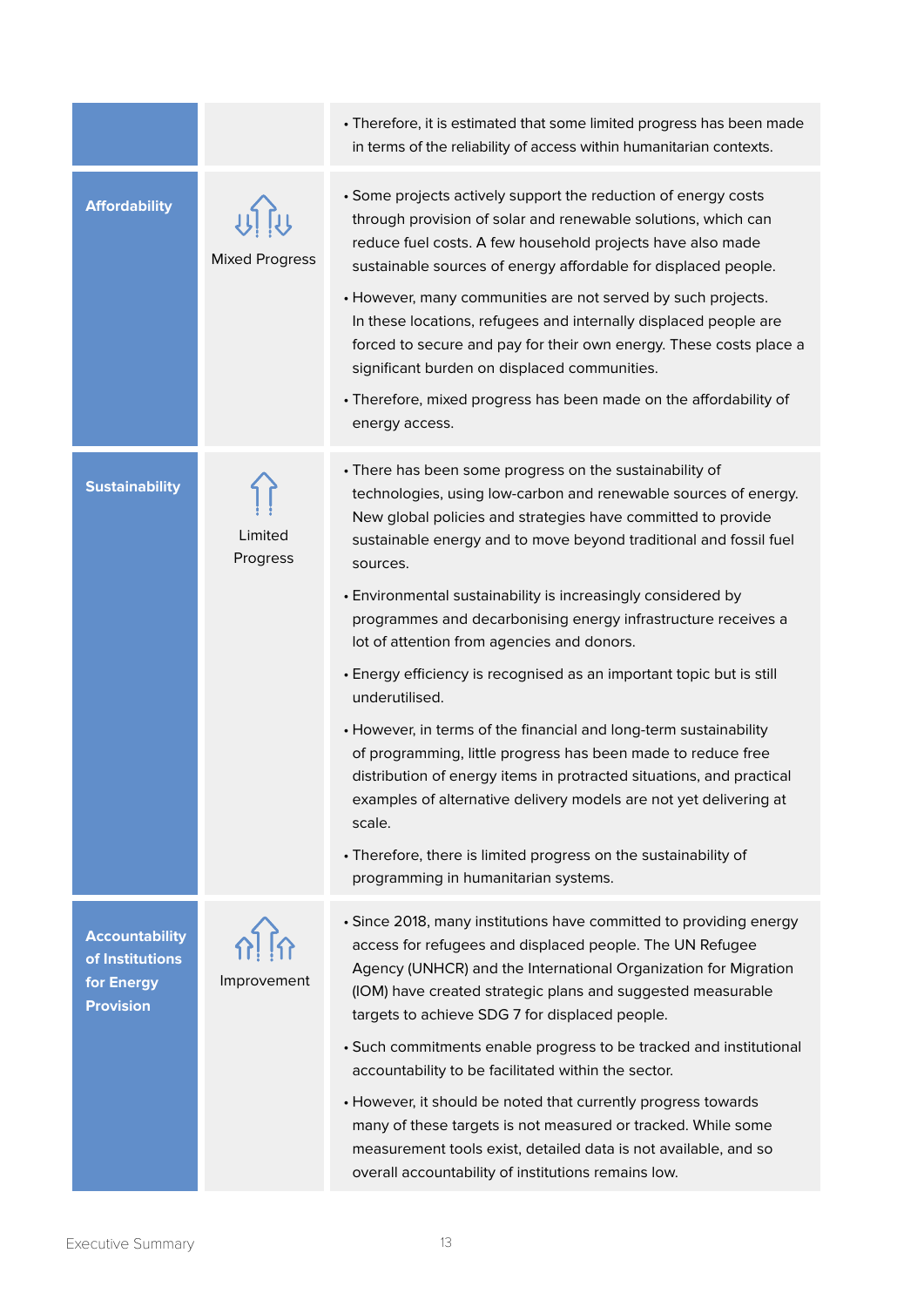

Table: Progress towards SDG 7 within the Humanitarian Energy Sector in 2022.

#### **Understanding Institutional Funding and Innovative Financing**

Many existing energy markets have developed organically in protracted situations from the needs of displaced people, local supply options, and entrepreneurship by refugees and host community businesses. However, such local energy markets are sometimes not considered by humanitarian interventions. Understanding energy market dynamics is complex, and further challenged by the difficulties faced within the humanitarian system due to lack of funding and complex financing arrangements. There is currently a lack of funding for humanitarian energy programming, and humanitarian procurement and supply mechanisms are not necessarily designed to deliver innovative financing approaches.

Chapter 4 outlines some of the core terms used on funding and financing across the sector. The chapter explores the prevailing delivery mechanisms within the sector, with a focus on grant funding, donations, challenges and opportunities within market systems. Conventional approaches to energy financing and funding in displacement settings have traditionally been led by humanitarian organisations. To date, progress has been slow and many agencies lack energy budgets on a global and institutional scale. However, there has been some progress within the development of innovative financing, through the use of blended approaches and market-based solutions. Considerably more investment and research are needed to understand the costs of humanitarian energy, and there is a need for collaborations with existing markets to enable alternative ways of sustainably financing the sector.

#### **Delivering Change at Scale: Technical Capacity and Alternative Delivery Modes**

Energy is sourced and supplied in many different ways in displacement contexts, with energy supply structures, access mechanisms, and payment processes highly dependent on context and national hosting arrangements. Understanding the state of play on delivery and technical capacity requires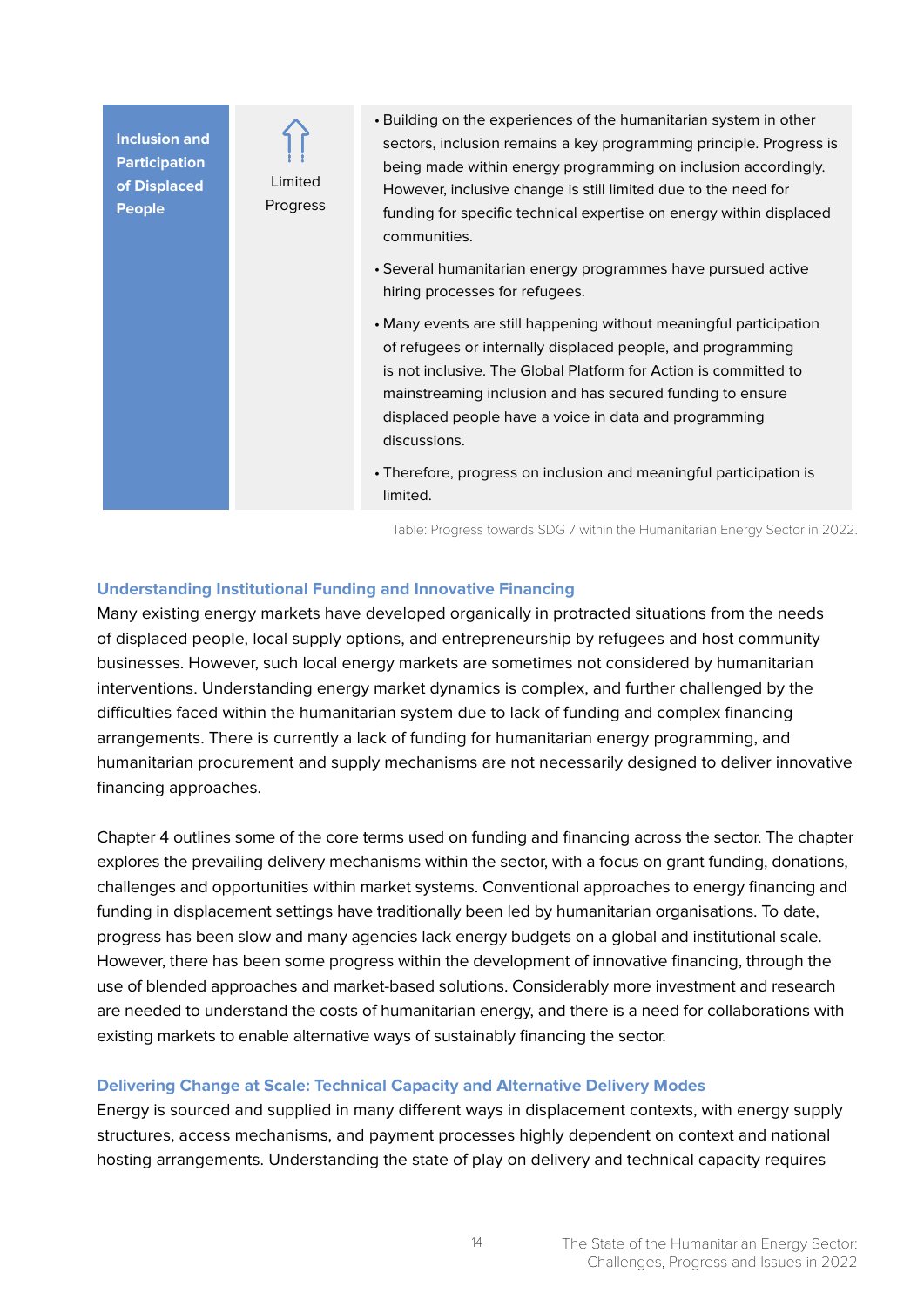analysis of the actors and institutions involved, how programming is developed and delivered, and what funding routes are used to deliver sustainable energy interventions.

Chapter 5 describes the main types of energy delivery mechanisms in displacement settings, which include: humanitarian provision, public or governmental provision, NGO provision, community-based provision, and independent access through markets. The chapter analyses progress in terms of effective delivery and building sectoral expertise, and the major capacity challenges and alternative delivery mechanisms. Much has been achieved in recent years in terms of improving the overall capacity and skills related to sustainable energy in the humanitarian sector. However, there remain systemic challenges affecting delivery mechanisms based on procurement and distribution. The report emphasises the need to continue to build effective public–private partnerships, push for more dedicated energy expertise within the humanitarian system, focus on developing capacities of local communities and energy utilities, and share knowledge across stakeholder groups about successes and failures equally.

#### **Clear Evidence: Data and Measurement Needs**

The challenge of providing energy data in humanitarian settings is considerable. Currently, there is very little data directly on humanitarian energy. While national urban and rural data on electrification rates and access to clean cooking fuels and technologies exist, there is limited accurate quantitative evidence on how displaced people use energy. Energy data reporting in humanitarian situations is multifaceted. It covers everything from reporting needs for UN agencies, to project assessments by NGOs and implementing partners, to the results of feasibility and impact assessments, alongside evidence from academic and research reports. Currently, data that does exist is piecemeal or site specific, and is not comparable between camps or settlements.

Chapter 6 showcases the types of evidence that is missing in humanitarian settings, including the lack of evidence from programmes and planning processes, and summarises the limited global baseline data available. Without sufficient baseline data for the sector, progress towards SDG 7 cannot be accurately tracked. This chapter outlines progress on evidence: highlighting global strategies that provide specific baselines and targets, describes where current sources of energy data can be found, and suggests what actions might be taken to deliver high-quality usable evidence on energy within the humanitarian system.

#### **Climate Action: Ensuring a Clean Energy Transition for All Displaced People**

Climate change is increasing and exacerbating multiple displacement risks. Extreme weather events and changing climates can induce displacement and the effects of these are disproportionately felt by people in vulnerable situations, increasing the need for both immediate humanitarian assistance and long-term adaptation strategies. The effects of climate change, both present and future, will have a significant impact on the humanitarian system. But while humanitarian agencies respond to these crises, their activities also contribute to climate change. Achieving SDG 7 on sustainable energy in displacement settings can also support the realisation of SDG 13: to take urgent action to combat climate change and its impacts.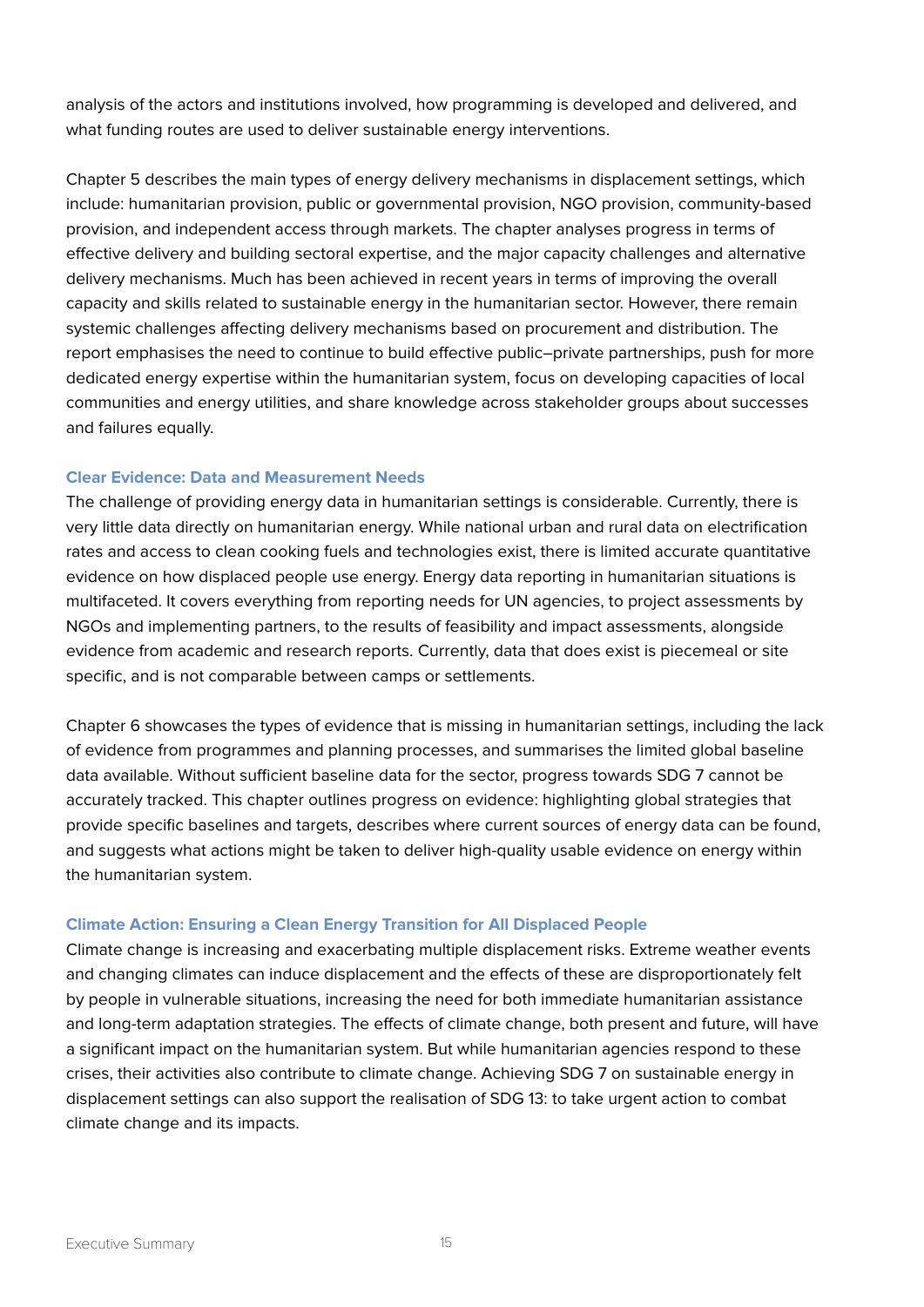Chapter 7 indicates the major challenges associated with climate impact and climate resilience in displacement contexts. It highlights that increasing energy access means going beyond energy provision alone and identifying pathways for enhancing the role of clean energy solutions in national development plans and key strategic sectors. The chapter provides case studies and examples of where UN agencies and humanitarian organisations have encouraged environmentally sustainable and clean energy transitions, which bridge the gap between humanitarian and development work and help address climate action. Although there has been progress towards climate action, there is still much to do to scale up action and identify issues around the climate impact of the humanitarian sector.

#### **Inclusive Change: Practical Recommendations and Learning within the Sector**

Experience within the sector demonstrates the importance of learning from existing projects to support energy access for displaced populations. Although the humanitarian sector is evolving quickly, many topics require further exploration, these range from knowledge of levels of energy access, inclusive planning, embedding policy knowledge to support host countries, and energy targets within humanitarian agencies. Chapter 8 therefore, explores practical learning that is essential to the progression and sustainability of the humanitarian energy sector and for the implementation of necessary energy services for displaced populations. The chapter provides an overview of recommendations on household cooking, household electricity, energy for enterprises, energy needs for community facilities, and energy for operations and institutions. It is vital to place the voices and knowledge of displaced people at the heart of global and national decision-making on energy policies in humanitarian contexts. While some displaced people demonstrate considerable knowledge and skills on sustainable energy, policy-making and programming, they are not included in the development of the humanitarian energy sector. Inclusive change is essential to drive forward progress on delivering sustainable energy with displaced people.

#### **Concluding Thoughts: Progressive and Collective Action**

Chapter 9 highlights that the world faces a growing humanitarian challenge with over 102 million people forcibly displaced from their homes by multiple and protracted conflicts in 2022. The realities of living without access are extreme. Many people still cook over three-stone fires using firewood and live in the dark at night. Small enterprises run by displaced people are unable to access the energy they need to run their businesses, provide local jobs, or drive local economic development. Community facilities such as schools, hospitals, water, sanitation and hygiene facilities, and refugee community spaces are without reliable power. Humanitarian facilities, offices, compounds and registration spaces use expensive and polluting diesel fuel. These factors reduce the quality of life of refugees and displaced people, cause financial and environmental pressures on humanitarian agencies and host communities, and contribute to global climate emissions. The final concluding chapter of this report summarises the key advocacy issues and recommendations suggested from our analysis: demonstrating the urgent need for sustainable investment and political commitment to delivering SDG 7 in humanitarian settings.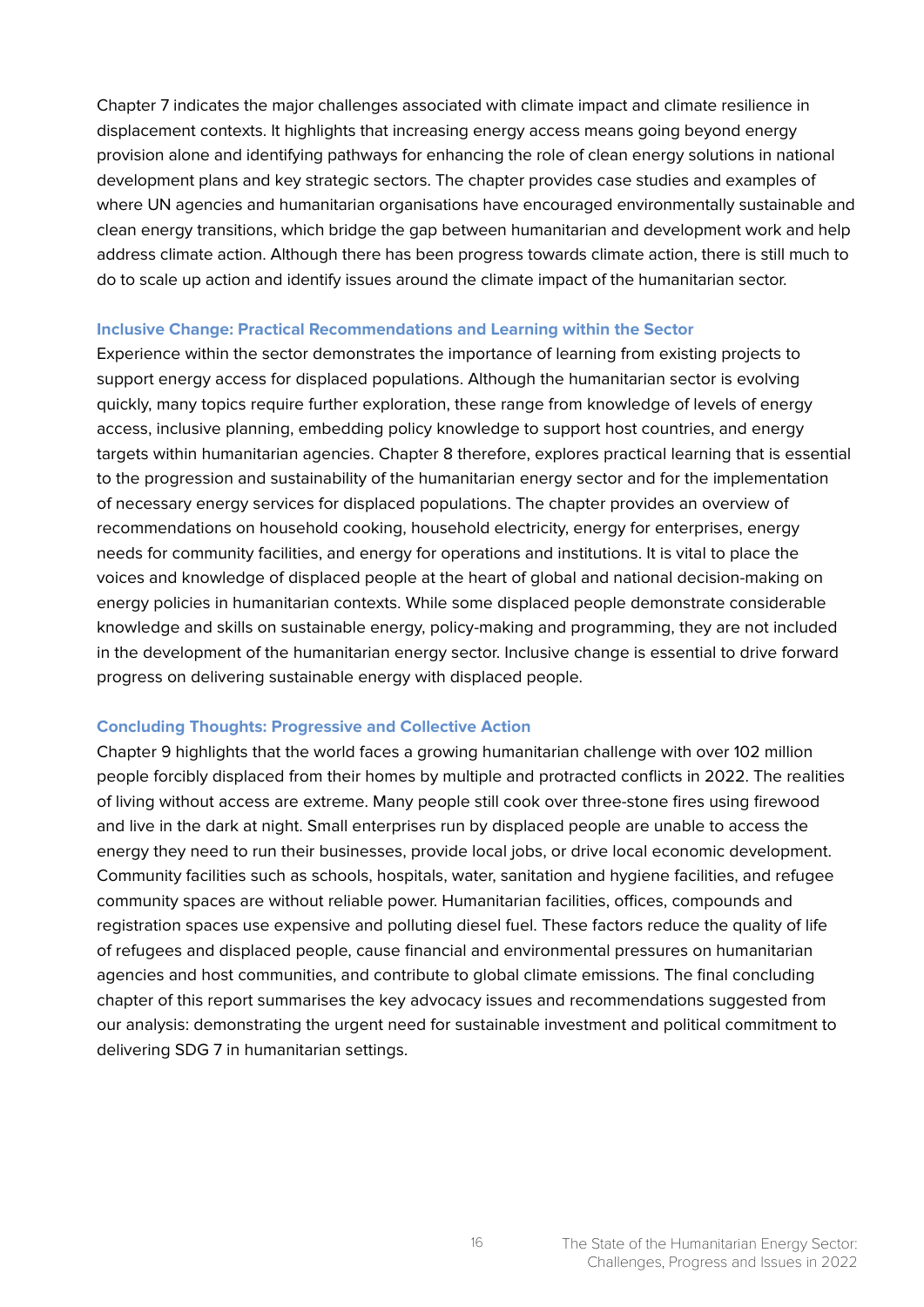| <b>Topic</b>                                    | <b>Advocacy Issue</b>                                                                                                                                                                                                                                                                                                                                                                                                                                                                                                                                                     | <b>Recommendations</b>                                                                                                                                                                                                                                                                                                                                                                                                                                                                                                                                                                                                                                                                                                                                                                                            |
|-------------------------------------------------|---------------------------------------------------------------------------------------------------------------------------------------------------------------------------------------------------------------------------------------------------------------------------------------------------------------------------------------------------------------------------------------------------------------------------------------------------------------------------------------------------------------------------------------------------------------------------|-------------------------------------------------------------------------------------------------------------------------------------------------------------------------------------------------------------------------------------------------------------------------------------------------------------------------------------------------------------------------------------------------------------------------------------------------------------------------------------------------------------------------------------------------------------------------------------------------------------------------------------------------------------------------------------------------------------------------------------------------------------------------------------------------------------------|
| <b>Coordination</b><br>and<br><b>Governance</b> | • Substantial investment is<br>required to embed sustainable<br>energy within humanitarian<br>response, dedicated support<br>is needed for coordination and<br>advocacy for policy change and<br>increased resources.<br>• Collaborative working is essential<br>to deliver sustainable and long-<br>term change. Individual actions<br>and stand-alone programmes by<br>agencies will not deliver change<br>at scale.<br>• Alternative partnerships<br>that collaborate beyond the<br>traditional hum anitarian<br>mechanisms are required to<br>deliver energy access.  | • Dedicate funding for coordination: Donors<br>to invest in long-term, multi-year, adaptable<br>funding with resourcing for core coordination<br>functions.<br>• Work in partnership: Develop and deliver<br>programmes and investments using<br>substantive co-design with partners and<br>displaced people.<br>• Actively coordinate and share learning:<br>Donors and programmes to openly and<br>publicly share knowledge, data, evidence and<br>reflections from their programming.<br>• Mainstream sustainable energy response:<br>Cluster leads should mainstream<br>transformation on sustainable energy<br>solutions within their activities.                                                                                                                                                            |
| <b>Policy and</b><br><b>Advocacy</b>            | • There has been some progress<br>on policy at the global, national<br>and local levels and within some<br>humanitarian partners.<br>• Progress on delivering access<br>to sustainable energy and<br>transitioning to cleaner energy<br>sources in infrastructure is still<br>highly limited.<br>• The majority of the world's<br>displaced population still live<br>without access to sustainable,<br>reliable, affordable or modern<br>sources of energy.<br>· Sustainable Development Goal 7<br>is highly unlikely to be achieved in<br>displacement contexts by 2030. | • Support progressive national and global policy-<br>making: Host countries to be supported to<br>include displaced populations in national and<br>regional energy planning, in line with the Global<br>Compacts on Migration and Refugees.<br>· Reduce emissions levels: Organisations should<br>commit to a clear timeline and investment plan<br>to reduce greenhouse gas emissions related to<br>the use of diesel generators.<br>· Set measurable targets to measure progress:<br>Setting short-term targets for 2025, medium-<br>term targets for 2030, and long-term targets<br>for 2050 can provide accountability and<br>demonstrate progress.<br>• Advocate for inclusive change: Donors and<br>other energy stakeholders to firmly include<br>displaced people in the 'leave no one behind'<br>agenda. |
| <b>Funding and</b><br><b>Financing</b>          | • Alternative forms of funding are<br>needed to finance the supply of<br>sustainable and renewable energy<br>in displacement contexts.                                                                                                                                                                                                                                                                                                                                                                                                                                    | · Increase of donor funding: Donors should<br>consider cross-sectoral funding of energy<br>programmes and include displaced people in<br>existing broader energy programmes.                                                                                                                                                                                                                                                                                                                                                                                                                                                                                                                                                                                                                                      |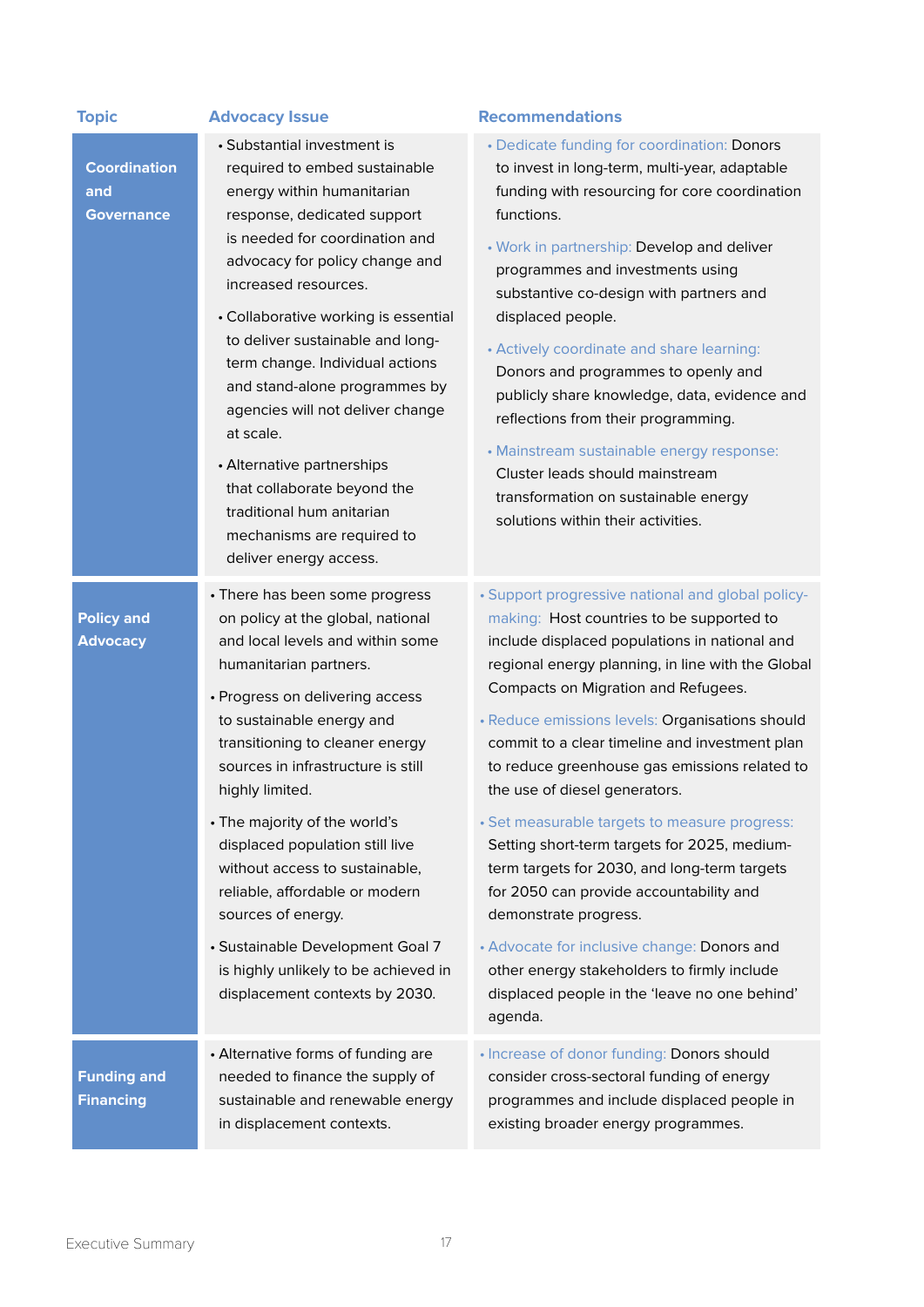|                                        | • Innovative financing mechanisms<br>and collaboration with the private<br>sector can enable new ways of<br>working, but institutional changes<br>within agencies and collaboration<br>with local markets are necessary to<br>support such progress.<br>• Free distribution of energy products<br>in protracted situations can damage<br>local markets and reduces self-<br>reliance opportunities for displaced<br>people.                     | • Make use of new financial mechanisms:<br>Organisations should collaborate and learn<br>about new innovative financing and alternative<br>funding structures, such as blended finance,<br>cash-based transfers and vouchers for energy.<br>• Use market-based approaches: Organisations<br>should align with local markets and in<br>protracted situations support private-sector<br>provision of energy services for long-term<br>sustainability, for example, potential carbon<br>financing support for clean cooking solutions.<br>· Use holistic approaches: Organisations<br>should identify financial synergies in<br>the decarbonisation of existing energy<br>infrastructure and electricity provision for<br>displaced people. |
|----------------------------------------|-------------------------------------------------------------------------------------------------------------------------------------------------------------------------------------------------------------------------------------------------------------------------------------------------------------------------------------------------------------------------------------------------------------------------------------------------|------------------------------------------------------------------------------------------------------------------------------------------------------------------------------------------------------------------------------------------------------------------------------------------------------------------------------------------------------------------------------------------------------------------------------------------------------------------------------------------------------------------------------------------------------------------------------------------------------------------------------------------------------------------------------------------------------------------------------------------|
| <b>Delivery and</b><br><b>Capacity</b> | • There is a critical deficit for funding<br>of energy delivery staff and expert<br>technical capacity on energy within<br>the humanitarian sector.<br>• Urgent resources are needed at<br>the local, national and global levels<br>to ensure low-carbon delivery is<br>possible.<br>• There are many complex delivery<br>models and implementation<br>mechanisms which require new<br>research to facilitate more effective<br>implementation. | • Collaborate with expert energy partners:<br>While core staffing is needed within agencies,<br>humanitarians cannot deliver sustainable<br>energy approaches alone - working with<br>expert NGOs and energy suppliers is essential.<br>Organisations should invest in energy expertise<br>providers, such as NORCAP or GIZ, to support<br>capacity.<br>• Develop new sustainable delivery models:<br>The GPA and World Food Programme delivery<br>models training is available to kickstart<br>innovative delivery processes.                                                                                                                                                                                                           |
| <b>Evidence and</b><br>Data            | • There is limited reliable data within<br>the sector. New data and analysis<br>can guide sustainable programming<br>with clear evidence.<br>• Practical progress and systemic<br>reform of humanitarian energy<br>cannot take place without high-<br>quality data.<br>· Inclusive and targeted research is<br>necessary to work with displaced<br>communities and their hosts and<br>generate evidence to inform<br>systemic change.           | • Develop a global baseline for energy access:<br>Core funding for data collection and analysis<br>on most of the world's displacement sites is<br>needed to measure progress towards delivering<br>SDG 7 by 2030.<br>· Invest in new research and evidence:<br>Organisations should support the development<br>of new data on humanitarian energy needs and<br>programming.<br>• Utilise and build inclusive evidence structures:<br>New evidence on humanitarian energy must be<br>developed with displaced people.                                                                                                                                                                                                                    |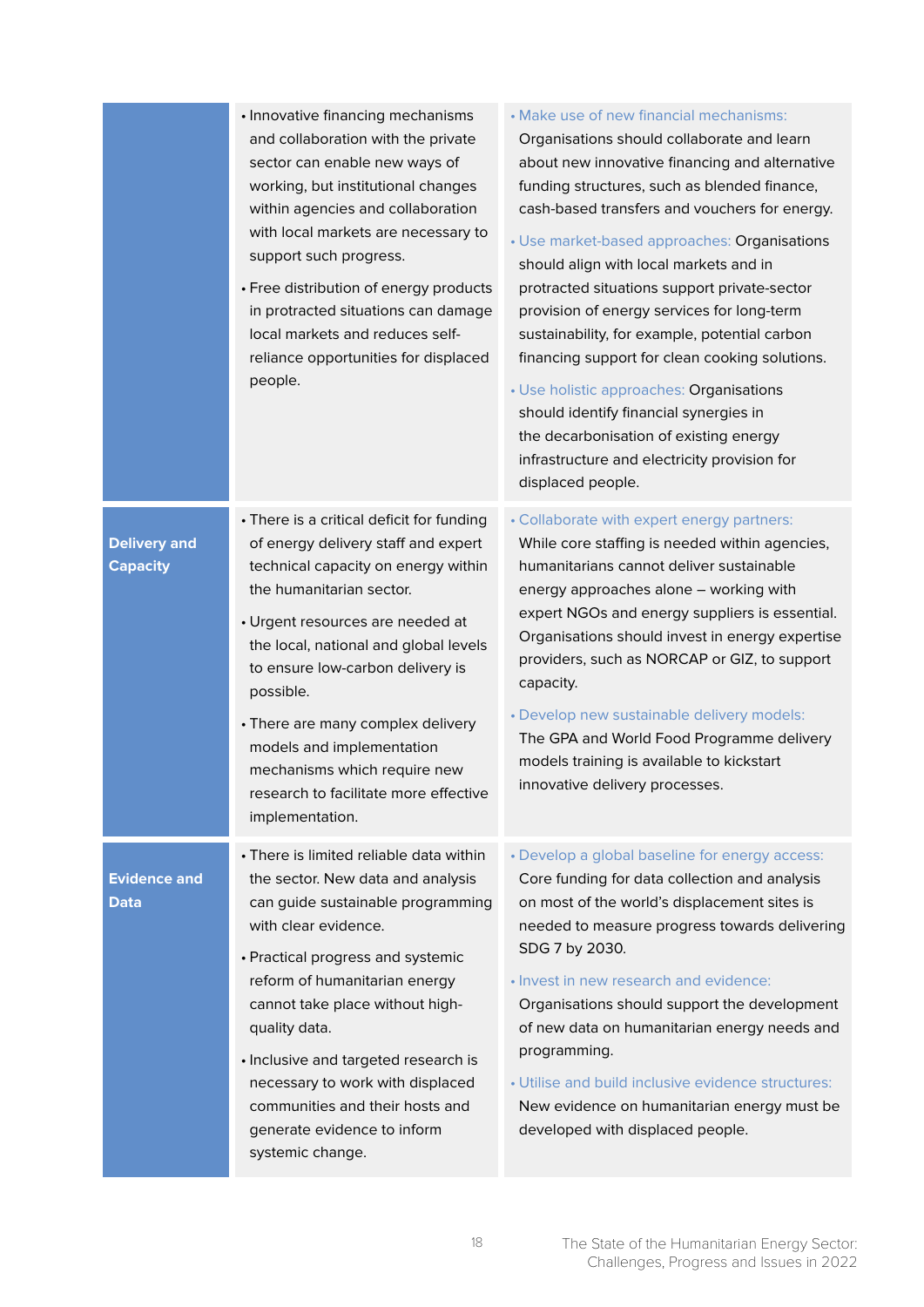Executive Summary 19

**Climate Action and Decarbonisation**

• The effects of climate change are already being felt in displacement contexts and all stakeholders must act immediately to reduce their greenhouse gas (GHG) emissions.

- In order to reduce its contribution to the global climate crisis, the humanitarian sector must invest in energy efficiency as well as renewable and low-carbon sources of energy.
- Efforts to achieve SDG 13 on climate action can spur direct action towards SDG 7 on sustainable energy as a means to reduce emissions, and unlock climate financing to make these a reality.
- Policy action and international commitments can motivate local and national change.

**Practical Tools and Inclusive Action**

- Practical solutions and expert energy partners are available to support the humanitarian sector in delivering sustainable energy access and decarbonising energy infrastructure, for example, through resources developed by the GPA and partners.
- Progressive action must be inclusive, working with displaced people at every stage of response, facilitating jobs and livelihoods for refugees, internally displaced people, migrants and host communities.
- Without such approaches, displaced people will always be viewed as beneficiaries rather than decision-makers or customers. A change in language is needed to support systemic reform of the humanitarian system to work with displaced people as partners.
- Action to address climate change must happen now: A rapid and sector-wide scale-up of sustainability interventions is necessary to stand a chance of meeting organisational or national GHG reduction targets by 2030.
- Leverage sustainability targets to catalyse large-scale implementation: Organisations could capitalise on political and organisational commitments to reduce emissions by identifying the ways in which energy efficiency and sustainable energy can support GHG reductions.
- Link sustainability with operations: Organisations should support the alignment of decarbonisation of energy infrastructure with the provision of energy for displaced households and businesses.
- Raise political ambitions on supporting climate action: For example, by adopting the Climate and Environment Charter for Humanitarian Organizations.
- Open-source collaboration: Continue and expand the use of open-source-platforms, such as Energypedia to distribute results and offer training for interested stakeholders.
- Build a bottom-up inclusive sustainable energy system: Ensure priority involvement of displaced people, host communities and host governments from planning to implementation of sustainable energy interventions. Hire displaced people and host community members within humanitarian energy programming and policy-making.
- Be site-specific in response planning: Develop context appropriate solutions, not one-size-fitsall approaches, as energy is not an end in itself, but a means to enable human development. Promote recovery, self-reliance and livelihood opportunities.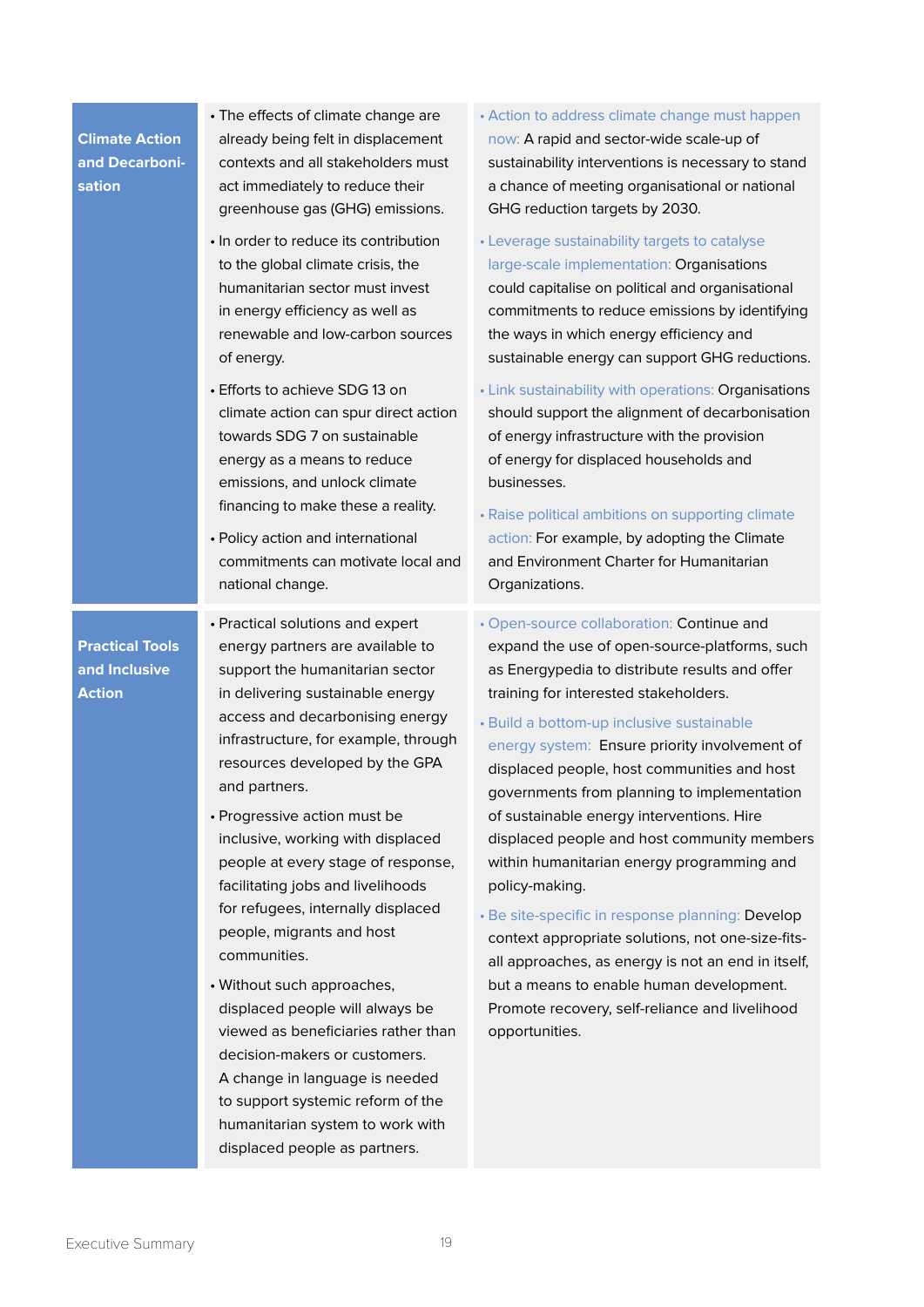|                                         |                                                                                                                                                                                                                                                                                                                                                                                                                                                                                                                                                                                                                                                                                                                                                                                                                                                                                                                                                                       | • Align progressive inclusive approaches on<br>energy with key response issues: Integrate<br>gender-sensitive approaches and work directly<br>with displaced people. Focus on local solutions<br>and financial sustainability. Adhere to the 'do<br>no harm' principles and ensure consumer<br>protection measures are in place if using<br>market-based approaches.                                                                                                                                                                                                                                                                                                                                                                                                                                                                                                                                                             |
|-----------------------------------------|-----------------------------------------------------------------------------------------------------------------------------------------------------------------------------------------------------------------------------------------------------------------------------------------------------------------------------------------------------------------------------------------------------------------------------------------------------------------------------------------------------------------------------------------------------------------------------------------------------------------------------------------------------------------------------------------------------------------------------------------------------------------------------------------------------------------------------------------------------------------------------------------------------------------------------------------------------------------------|----------------------------------------------------------------------------------------------------------------------------------------------------------------------------------------------------------------------------------------------------------------------------------------------------------------------------------------------------------------------------------------------------------------------------------------------------------------------------------------------------------------------------------------------------------------------------------------------------------------------------------------------------------------------------------------------------------------------------------------------------------------------------------------------------------------------------------------------------------------------------------------------------------------------------------|
| <b>Energy for</b><br><b>Households</b>  | • 94% of displaced people in camps<br>do not have access to electricity and<br>81% rely on firewood and charcoal for<br>cooking.<br>• A step-up in investment is needed<br>to move to cleaner cooking options<br>to meet World Health Organization<br>guidelines: Tier 4 for indoor<br>emissions from stoves is a minimum<br>for improving health outcomes.<br>• Basic solar lantern provision only<br>provides Tier 0 or 1 lighting solutions,<br>which often do not align with national<br>energy provision standards.<br>• Free distribution of products can<br>damage livelihoods in protracted<br>situations where existing local energy<br>markets already exist. Extremely poor<br>people within displaced communities<br>may need additional cash-based<br>support.<br>• Power demand will grow once<br>electricity is available; designing<br>scalable solutions is necessary, which<br>may also include displaced people<br>paying for additional services. | • Conduct a full needs assessment before<br>designing solutions.<br>• Develop market-based solutions for electricity<br>and cooking interventions, where possible.<br>• Cash-based assistance can also be used to<br>support the extremely poor and most vulnerable<br>displaced people, who may be unable to access<br>markets without support.<br>• Design interventions to include electricity as<br>well as lighting provision. Solar lanterns should<br>also include mobile phone charging capacity.<br>· Design of household electricity solutions should<br>be market-based and align with existing local<br>markets.<br>· For cooking needs in households: Tier 4<br>solutions to reduce indoor pollution should be<br>provided, using clean technologies and fuels.<br>· For electricity in households: Tier 3 or above<br>access to electricity should be provided and<br>should be powered by renewable technologies. |
| <b>Energy for</b><br><b>Enterprises</b> | • Energy for refugees' and internally<br>displaced people's (IDP) livelihoods<br>is often a neglected topic in<br>humanitarian actions.                                                                                                                                                                                                                                                                                                                                                                                                                                                                                                                                                                                                                                                                                                                                                                                                                               | · Include energy planning for livelihoods in<br>response planning.<br>• Local informal businesses should be<br>supported and engaged throughout design of<br>interventions. Conduct a market assessment<br>before designing solutions.                                                                                                                                                                                                                                                                                                                                                                                                                                                                                                                                                                                                                                                                                           |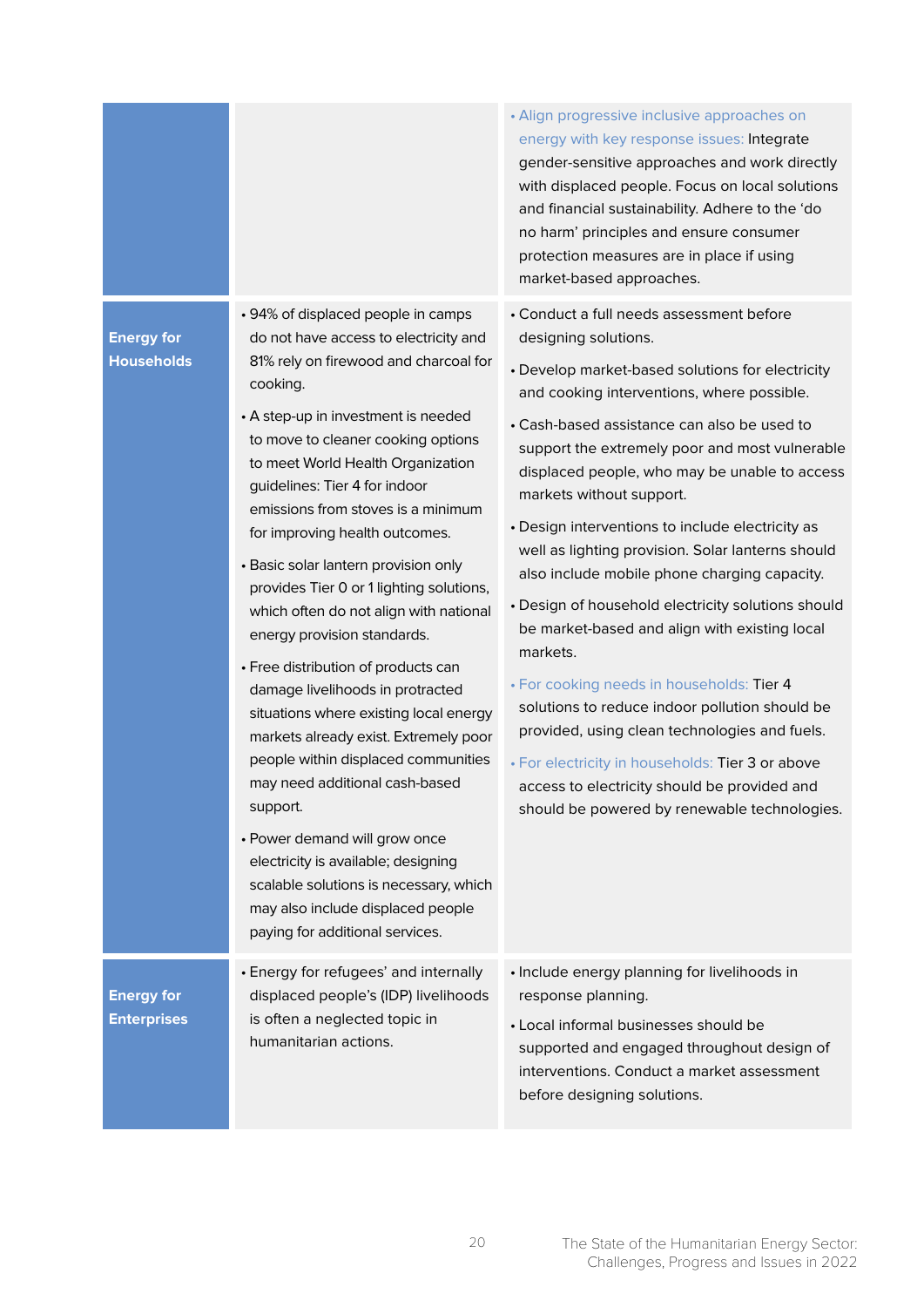|                                                            | • Local businesses in refugee and<br>IDP settings do not currently<br>have enough energy to support<br>their livelihoods or to develop<br>self-sufficient communities. This<br>includes the energy needs for small-<br>scale agriculture and productive<br>uses.<br>• Informal refugee and IDP-<br>led businesses can provide<br>considerable access to energy in<br>protracted camp settings.                                                                                                                                                                                                                                                            | · For energy for enterprises: Tier 3 or above<br>access to electricity should be provided for<br>displaced businesses and should be powered<br>by renewable technologies.                                                                                                                                                                                                                                                                                                                                                                                                                                                    |
|------------------------------------------------------------|-----------------------------------------------------------------------------------------------------------------------------------------------------------------------------------------------------------------------------------------------------------------------------------------------------------------------------------------------------------------------------------------------------------------------------------------------------------------------------------------------------------------------------------------------------------------------------------------------------------------------------------------------------------|------------------------------------------------------------------------------------------------------------------------------------------------------------------------------------------------------------------------------------------------------------------------------------------------------------------------------------------------------------------------------------------------------------------------------------------------------------------------------------------------------------------------------------------------------------------------------------------------------------------------------|
| <b>Energy for</b><br><b>Community</b><br><b>Facilities</b> | • Electricity for public spaces such<br>as community halls, playgrounds<br>and refugee governance spaces is<br>often a forgotten investment area:<br>many of these spaces are without<br>electricity access.<br>• Water, sanitation and hygiene and<br>health posts are a key electricity<br>need in displacement settings.<br>• In most cases, electricity production<br>through solar or renewable<br>solutions is significantly cheaper<br>over their lifetime than through<br>traditional fossil fuel generators.<br>· Systems can be aligned with<br>national and institutional power<br>provision to decarbonise electricity<br>supply effectively. | • Conduct a co-design and needs assessment<br>before developing solutions.<br>· Include energy planning for public spaces in<br>response planning.<br>• Align provision of power for water pumping,<br>other water, sanitation and hygiene facilities and<br>other community services, to reach economies<br>of scale.<br>· Support energy service models through local<br>partners through grant-based energy products.<br>• For community facilities: Tier 4 or above access<br>to electricity should be provided for community<br>facilities in displacement settings and should be<br>powered by renewable technologies. |
| <b>Energy for</b><br><b>Institutions</b>                   | · Slow progress is being made<br>to decarbonise humanitarian<br>operations. The sector is not on<br>track to meet SDG 7 by 2030,<br>emissions from the humanitarian<br>sector are driven by energy use<br>and continue to rise.                                                                                                                                                                                                                                                                                                                                                                                                                           | • Conduct a co-design and needs assessment<br>before developing solutions.<br>· Include energy planning for public spaces in<br>response planning.<br>• Align provision of power for water pumping,<br>other water, sanitation and hygiene facilities and<br>other community services, to reach economies<br>of scale.<br>· Support energy service models through local<br>partners through grant-based energy products.                                                                                                                                                                                                     |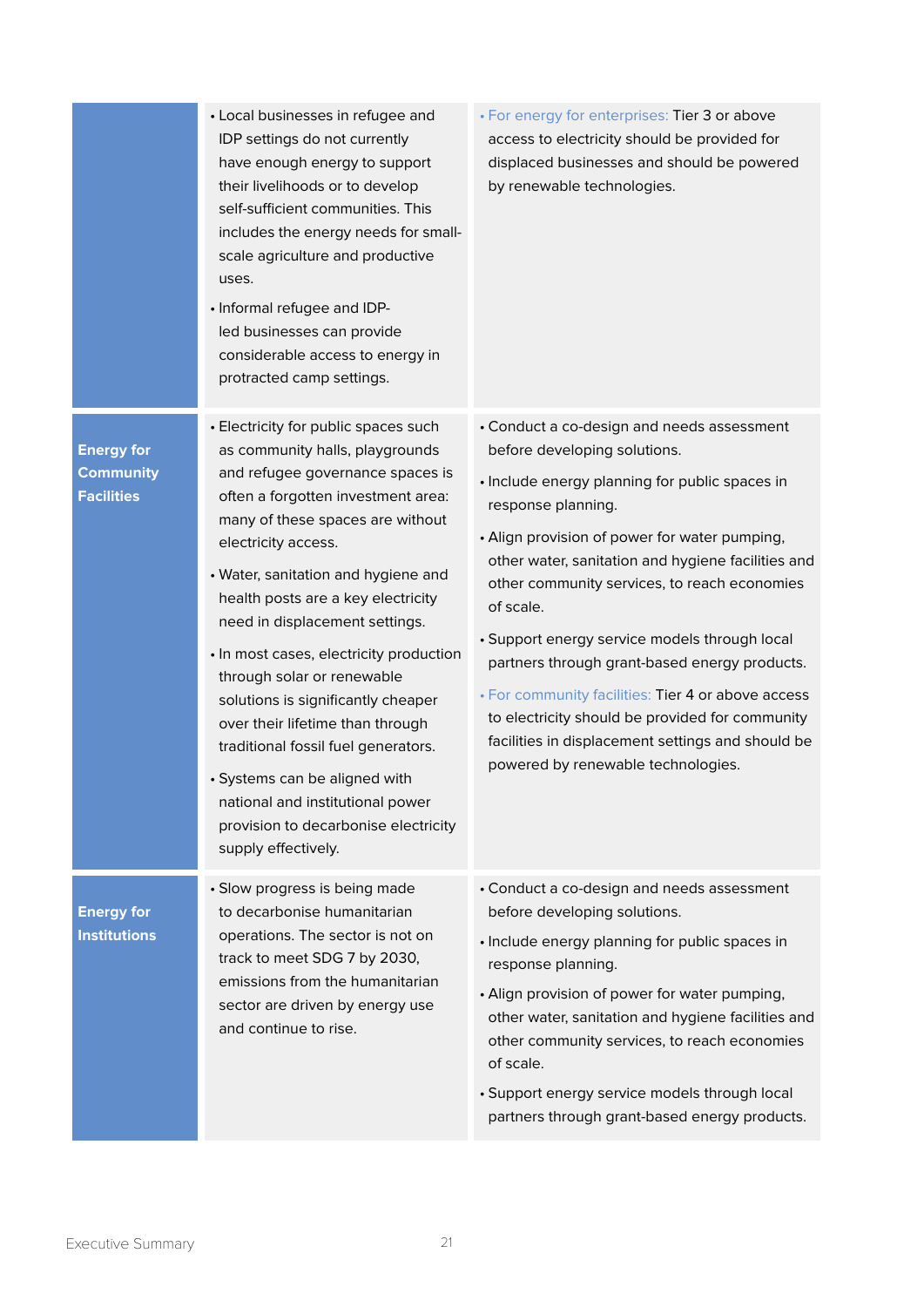- Renewable and mini-grid energy can support low-carbon, reliable, lower-cost solutions in humanitarian settings. Payback rates for solarisation projects are usually between three to five years, for energy-efficiency projects even lower.
- Grant subsidies can support alternative parts of the energy delivery chain, but need to be market-based and planned. Purely grant-based models without longterm operation and maintenance support, including finance for spare parts, are not recommended.
- For institutions: Tier 4 or above access to electricity should be provided for community facilities in displacement settings and should be powered by renewable technologies.

Table: Advocacy Issues and Recommendations for Energy in Displacement Settings.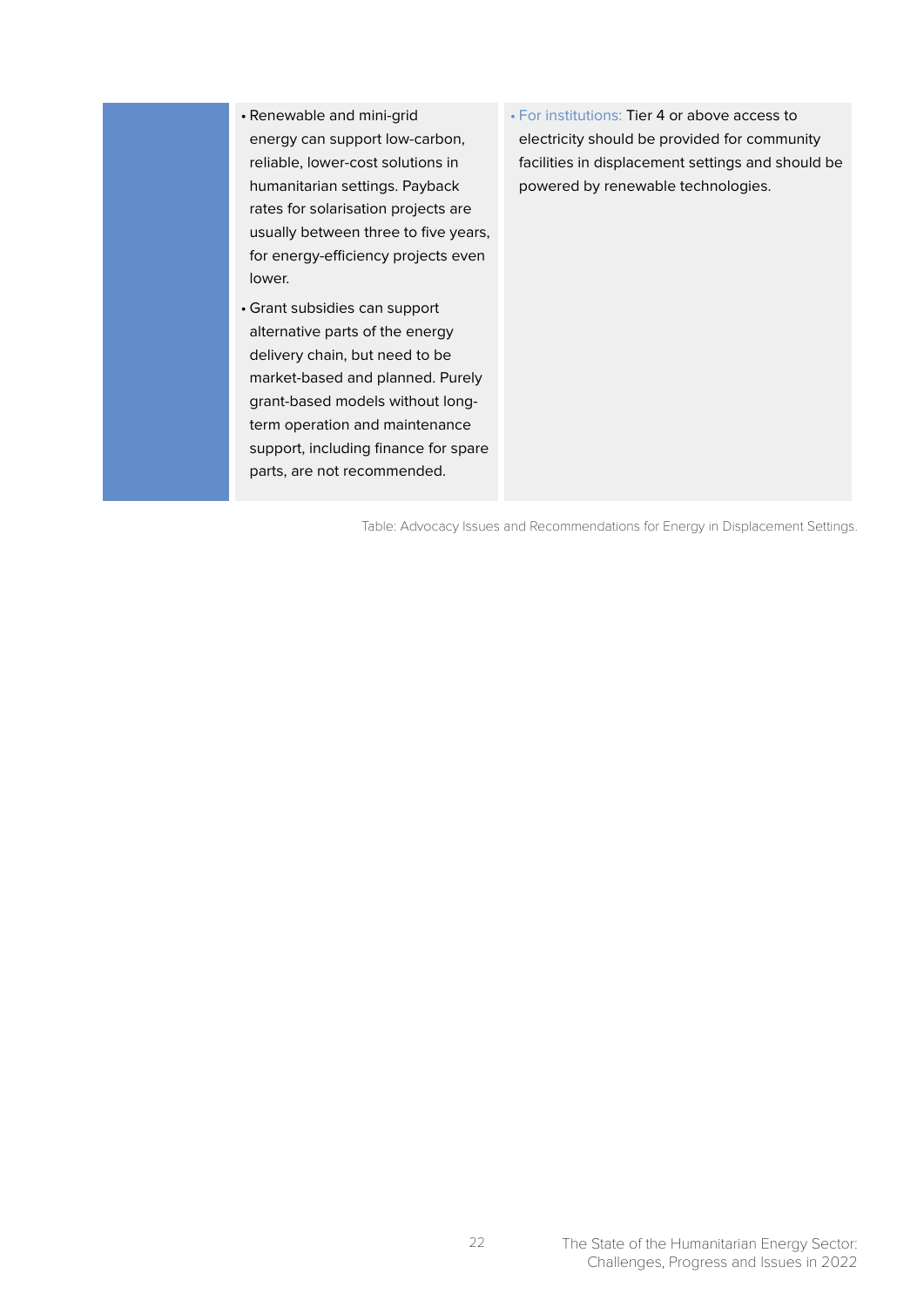**The GPA Steering Group and partners have peer-reviewed and supported the production of this report, including UNITAR, UNHCR, International Organization for Migration, GIZ, World Food Programme, Food and Agriculture Organization, Chatham House, Practical Action, UNEP, UNDP, Clean Cooking Alliance, Mercy Corps, Sustainable Energy for All, SNV, Lifeline Fund, NORCAP, SELCO Foundation, and MECS.**

Citation: GPA (2022) The State of the Humanitarian Energy Sector. Global Platform for Action on Sustainable Energy in Displacement Settings: Challenges, Progress and Issues in 2022. UNITAR Publishing. Geneva, Switzerland.

The [Global Platform for Action](https://www.humanitarianenergy.org/) is steered by the following organisations: